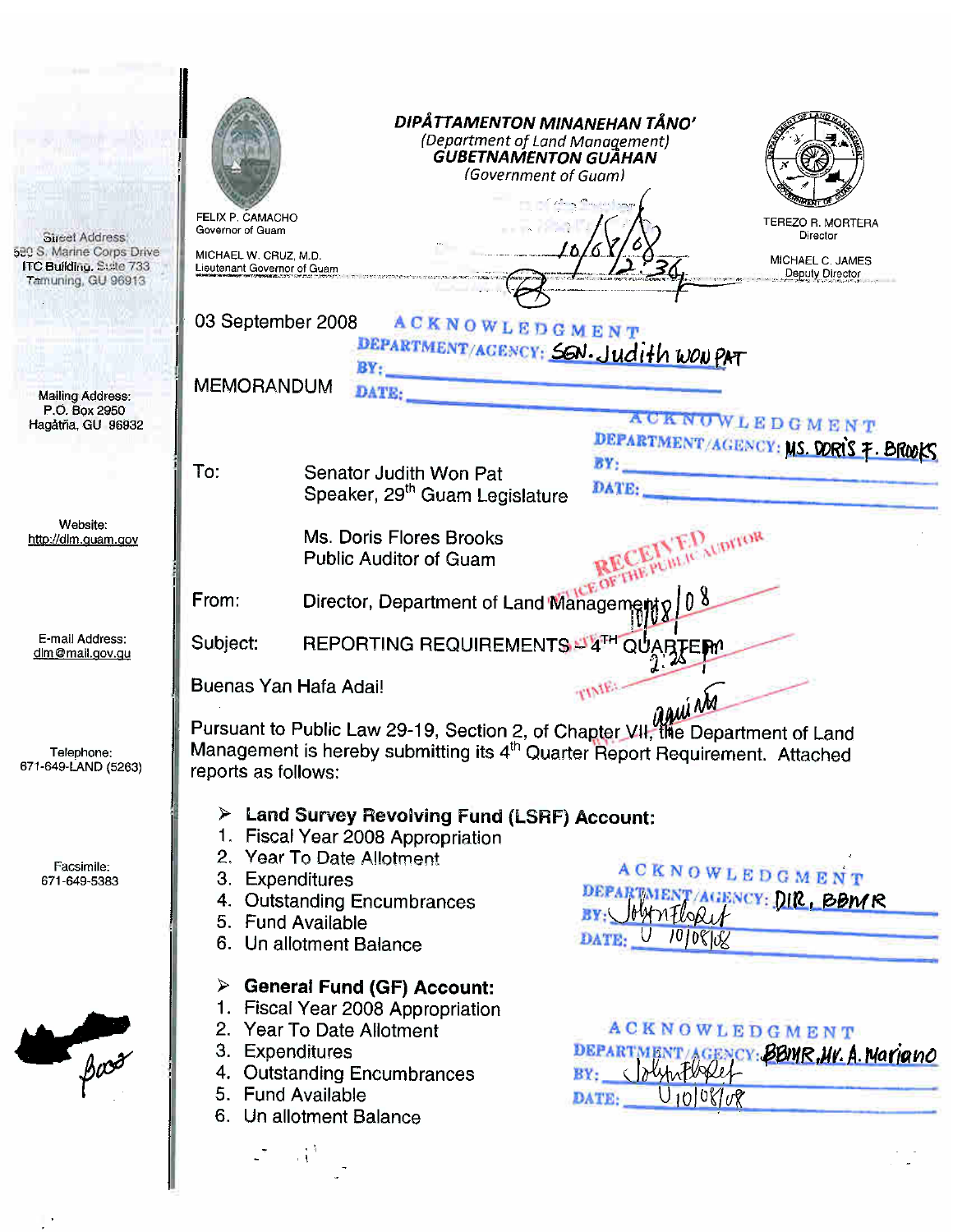**REPORTING REQUIREMENTS - 4th QUARTER** Subject: **MEMORANDUM** 30 September 2008

- > Labor Cost Distribution Report Divisional and Departmental:
- 1. Salaries
- 2. Benefits
- 3. Increment/Detail Pay and Benefits
- 4. To Date Expenditure Balance
- $\triangleright$  Departmental Personnel Level Report
- $\triangleright$  Revenue Collection Summary Report (as of 1985 to current)
- > Monthly Revenue Collection Fiscal Year 2008 (01 October 2007 to 30 September 2008).
- > Staffing Pattern Report Current Fiscal Year 2008
- 1. LSRF Account Staffing
- 2. General Fund Account Staffing

Should you require additional information, please do not hesitate to call our Administrative Services Officer, Ms. Bernadette V.C. Taitague at 649-5263.

Senseramente.

*T*íere**z⁄**o R. Mortera

Attachment: Hard Copy, Compact Disc (CD)

 $Cc:$ Director, BBMR BBMR, Mr. Art Mariano **DLM GIS/LIS Division** 

 $\sim 5^4$ 

 $\overline{\mathbb{L}}$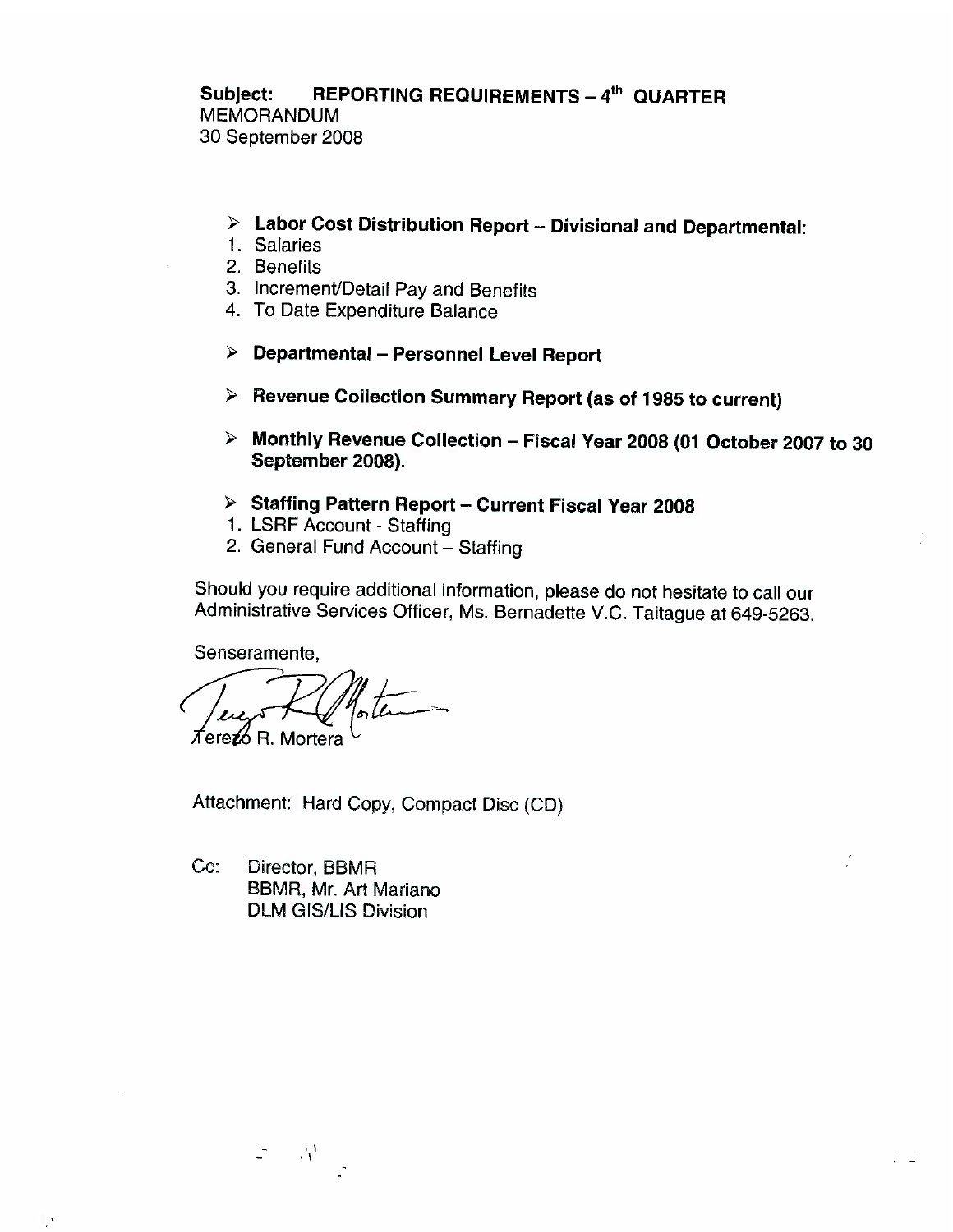|                        |                                |                                                                                                                      |                          |                |                          | DEPARTMENT OF LAND MANAGEMENT                   |                          |                          |                           |                  |                                        |                          |
|------------------------|--------------------------------|----------------------------------------------------------------------------------------------------------------------|--------------------------|----------------|--------------------------|-------------------------------------------------|--------------------------|--------------------------|---------------------------|------------------|----------------------------------------|--------------------------|
|                        | ASU FINANCIAL EXECUTIVE REPORT |                                                                                                                      |                          |                |                          | FISCAL YEAR 2008 BUDGET APPROPRIATION           |                          |                          |                           |                  |                                        |                          |
|                        | Printout as of 30 June 2008    |                                                                                                                      |                          |                |                          | <b>LAND SURVEY REVOLVING FUND APPROPRIATION</b> |                          |                          |                           |                  |                                        |                          |
| <b>FUND</b>            | <b>OBJECT</b>                  | <b>DLM</b>                                                                                                           |                          | <b>APPRO</b>   |                          | <b>YTD</b>                                      |                          | <b>EXPEN &amp; O/S</b>   |                           | <b>FUND</b>      |                                        | <b>UNALLOT</b>           |
| <b>SOURCE</b>          | <b>CLASS</b>                   | <b>DIVISION</b>                                                                                                      |                          | <b>AMOUNT</b>  |                          | <b>ALLOTMENT</b>                                |                          | <b>ENCUMBRANCE</b>       |                           | <b>AVAILABLE</b> |                                        | <b>BALANCE</b>           |
| LSRF - 111 Salaries    |                                | Director's & ASU Office                                                                                              | $\overline{\mathcal{S}}$ | 249,072.00     | $\overline{\mathbf{s}}$  | 249,072.00                                      | \$                       | 241,935.84               | \$                        | 7,136.16         | க                                      |                          |
| LSRF - 113 Benefits    |                                | Director's & ASU Office                                                                                              | \$                       | 80,472.00      | \$                       | 80,472.00                                       | \$                       | 73,093.62                | $\sqrt[6]{\frac{1}{2}}$   | 7,378.38         | \$                                     | $\blacksquare$           |
| LSRF - 220 Travel      |                                | Director's & ASU Office                                                                                              | \$                       | 3,691.00       | $\mathfrak{L}$           | $3,691.00$ \$                                   |                          | 3,690.22                 | \$                        | 0.78             | $\mathfrak{S}$                         | $\overline{\phantom{0}}$ |
| LSRF - 230 Contractual |                                | Director's & ASU Office                                                                                              | \$                       | 286,599.00     | \$                       | 286,599.00                                      | \$                       | 127,910.31               | \$                        | 158,688.69       | $\overline{\mathbf{s}}$                | $\overline{\phantom{0}}$ |
| <b>LSRF - 233</b>      | <b>Office Rental</b>           | Director's & ASU Office                                                                                              | \$                       | 305,424.00     | $\sqrt[6]{\frac{1}{2}}$  | 305,424.00                                      | \$                       | 305,424.00               | $\frac{1}{2}$             |                  | $\overline{\mathcal{S}}$               | $\blacksquare$           |
| $LSRF - 240$           | Supplies                       | Director's & ASU Office                                                                                              | \$                       | 44,691.00      | \$                       | 44,691.00                                       | \$                       | 40,045.39                | \$                        | 4,645.61         | $\overline{\mathfrak{s}}$              | $\blacksquare$           |
| LSRF - 250 Equipment   |                                | Director's & ASU Office                                                                                              | \$                       | 51,955.00      | \$                       | 51,955.00                                       | \$                       | 51,954.08                | $\frac{1}{2}$             | 0.92             | $\overline{\boldsymbol{\mathfrak{s}}}$ | $\blacksquare$           |
|                        | LSRF - 270 Workers Comp        | Director's & ASU Office                                                                                              | $\overline{\mathbf{e}}$  |                | \$                       |                                                 | \$                       |                          | \$                        |                  | $\overline{\mathbf{e}}$                | $\blacksquare$           |
| <b>LSRF - 271</b>      | <b>Drug Testing</b>            | Director's & ASU Office                                                                                              | $\overline{\$}$          | 38.00          | $\overline{\$}$          | 38.00                                           | $\overline{\$}$          |                          | $\overline{\$}$           | 38.00            | $\overline{\$}$                        | $\blacksquare$           |
| LSRF - 290 Miscelleous |                                | Director's & ASU Office                                                                                              | $\overline{\$}$          |                | $\overline{\mathcal{S}}$ | $\blacksquare$                                  | $\overline{\mathcal{E}}$ |                          | $\overline{\mathcal{S}}$  |                  | $\overline{\boldsymbol{\mathfrak{s}}}$ | $\blacksquare$           |
| <b>LSRF - 361</b>      | Power                          | Director's & ASU Office                                                                                              | $\overline{\$}$          | $\blacksquare$ | $\overline{\$}$          | $\blacksquare$                                  | $\overline{\$}$          | $\overline{\phantom{a}}$ | \$                        |                  | $\overline{\$}$                        | $\blacksquare$           |
| LSRF - 362 Water       |                                | Director's & ASU Office                                                                                              | $\overline{\mathcal{E}}$ |                | $\overline{\mathcal{S}}$ |                                                 | $\overline{\mathcal{E}}$ |                          | \$                        |                  | $\overline{\mathcal{S}}$               | $\blacksquare$           |
| LSRF - 363 Telephone   |                                | Director's & ASU Office                                                                                              | \$                       | 26,122.00      | \$                       | 26,122.00                                       | $\overline{\mathcal{G}}$ | 24,188.00                | $\boldsymbol{\mathsf{S}}$ | 1,934.00         | $\overline{\mathfrak{s}}$              | $\blacksquare$           |
|                        | LSRF - 450 Capital Outlay      | Director's & ASU Office                                                                                              | \$                       |                | $\overline{\mathcal{S}}$ |                                                 | $\overline{\mathbb{S}}$  |                          | \$                        |                  | $\overline{\mathcal{S}}$               | $\blacksquare$           |
| <b>TOTAL</b>           | <b>TOTAL</b>                   | <b>TOTAL D/O &amp; ASU</b>                                                                                           | \$                       | 1,048,064.00   | \$                       | 1,048,064.00                                    | \$                       | 868,241.46               | $\mathbf{\$}$             | 179,822.54       | \$                                     | ä,                       |
|                        |                                |                                                                                                                      |                          |                |                          |                                                 |                          |                          |                           |                  |                                        |                          |
| LSRF - 111 Salaries    |                                | <b>GIS/LIS Division</b>                                                                                              | \$                       | 99,807.00      | $\sqrt{3}$               | 89,646.00 \$                                    |                          | 84,276.88                | \$                        | 5,369.12         | $\sqrt[6]{3}$                          | 10,161.00                |
| LSRF - 113 Benefits    |                                | <b>GIS/LIS Division</b>                                                                                              | \$                       | 35,256.00      | $\mathfrak{F}$           | 25,169.00                                       | $\sqrt[6]{3}$            | 23,352.40                | $\boldsymbol{\mathsf{S}}$ | 1,816.60         | $\bullet$                              | 10,087.00                |
| <b>TOTAL</b>           | <b>TOTAL</b>                   | <b>TOTAL GIS/LIS</b>                                                                                                 | \$                       | 135,063.00     | \$                       | 114,815.00                                      | \$                       | 107,629.28               | $\boldsymbol{\hat{s}}$    | 7,185.72         | \$                                     | 20,248.00                |
|                        |                                |                                                                                                                      |                          |                |                          |                                                 |                          |                          |                           |                  |                                        |                          |
| <b>LSRF - 111</b>      | Salaries                       | <b>Land Administration</b>                                                                                           | \$                       | 73,261.00      | $\sqrt[6]{3}$            | 73,261.00                                       | \$                       | 71,655.20                | \$                        | 1,605.80         | $\mathfrak{F}$                         |                          |
| LSRF - 113 Benefits    |                                | Land Administration                                                                                                  | \$                       | 22,675.00      | $\sqrt[6]{\frac{1}{2}}$  | 22,093.94                                       | \$                       | 16,828.00                | $\mathfrak{S}$            | 5,265.94         | $\overline{\mathbf{3}}$                | 581.06                   |
| <b>TOTAL</b>           | <b>TOTAL</b>                   | <b>TOTAL LAND ADMIN</b>                                                                                              | \$                       | 95,936.00      | \$                       | 95,354.94                                       | \$                       | 88,483.20                | $\boldsymbol{\hat{s}}$    | 6,871.74         | \$                                     | 581.06                   |
|                        |                                |                                                                                                                      |                          |                |                          |                                                 |                          |                          |                           |                  |                                        |                          |
| <b>LSRF - 111</b>      | Salaries                       | <b>Land Planning Division</b>                                                                                        | \$                       | 366,494.00     | \$                       | 366,494.00                                      | \$                       | 329,268.80               | \$                        | 37,225.20        | -\$                                    |                          |
| LSRF - 113 Benefits    |                                | <b>Land Planning Division</b>                                                                                        | $\overline{\mathcal{E}}$ | 115,340.00     | $\sqrt{3}$               | $115,340.00$ \$                                 |                          | 94,833.46                | \$                        | 20,506.54        | $\bullet$                              | $\blacksquare$           |
| <b>TOTAL</b>           | <b>TOTAL</b>                   | <b>TOTAL PLANNING</b>                                                                                                | \$                       | 481,834.00     | \$                       | 481,834.00                                      | \$                       | 424,102.26               | \$                        | 57,731.74        | \$                                     | $\blacksquare$           |
|                        |                                |                                                                                                                      |                          |                |                          |                                                 |                          |                          |                           |                  |                                        |                          |
| <b>LSRF - 111</b>      | Salaries                       | <b>Land Records Division</b>                                                                                         | \$                       | 335,865.00     | \$                       | $335,865.00$ \$                                 |                          | 318,648.85               | \$                        | $17,216.15$ \$   |                                        | $\blacksquare$           |
| LSRF - 113 Benefits    |                                | <b>Land Records Division</b>                                                                                         | \$                       | 109,633.00     | \$                       | 109,633.00                                      | \$                       | 102,257.42               | $\sqrt[6]{\frac{1}{2}}$   | 7,375.58         | $\sqrt[6]{3}$                          | $\blacksquare$           |
| <b>TOTAL</b>           | <b>TOTAL</b>                   | <b>TOTAL LAND RECORD</b>                                                                                             | \$                       | 445,498.00     | \$                       | 445,498.00                                      | \$                       | 420,906.27               | $\boldsymbol{\hat{s}}$    | 24,591.73        | \$                                     | ٠                        |
|                        |                                |                                                                                                                      |                          |                |                          |                                                 |                          |                          |                           |                  |                                        |                          |
| <b>LSRF - 111</b>      | Salaries                       | <b>Land Survey Division</b>                                                                                          | \$                       | 505,451.00     | \$                       | 505,451.00                                      | \$                       | 448,295.24               | $\boldsymbol{\mathsf{S}}$ | 57,155.76        | $\mathfrak{L}$                         | $\blacksquare$           |
| LSRF - 113 Benefits    |                                | <b>Land Survey Division</b>                                                                                          | \$                       | 146,743.00     | \$                       | 146,743.00                                      | \$                       | 139,599.94               | \$                        | 7,143.06         | $\mathfrak{L}$                         | $\blacksquare$           |
| <b>TOTAL</b>           | <b>TOTAL</b>                   | <b>TOTAL LAND SURVEY</b>                                                                                             | \$                       | 652,194.00     | $\vert$ \$               | $652,194.00$ \$                                 |                          | 587,895.18               | $\boldsymbol{\mathsf{s}}$ | $64,298.82$ \$   |                                        |                          |
| <b>GRAND</b>           | <b>TOTAL</b>                   | <b>DEPARTMENTAL</b>                                                                                                  | \$                       | 2,858,589.00   | \$                       | 2,837,759.94                                    | \$                       | 2,497,257.65             | \$                        | 340,502.29       | $\mathbf{\$}$                          | 20,829.06                |
|                        |                                | Transferred \$3,691.00 from Capital Outlay to Travel to cover for Carl Untalan and Michael James to Palau Conference |                          |                |                          |                                                 |                          |                          |                           |                  |                                        |                          |

**Transferred \$20,903.00, to Retirement Fund.**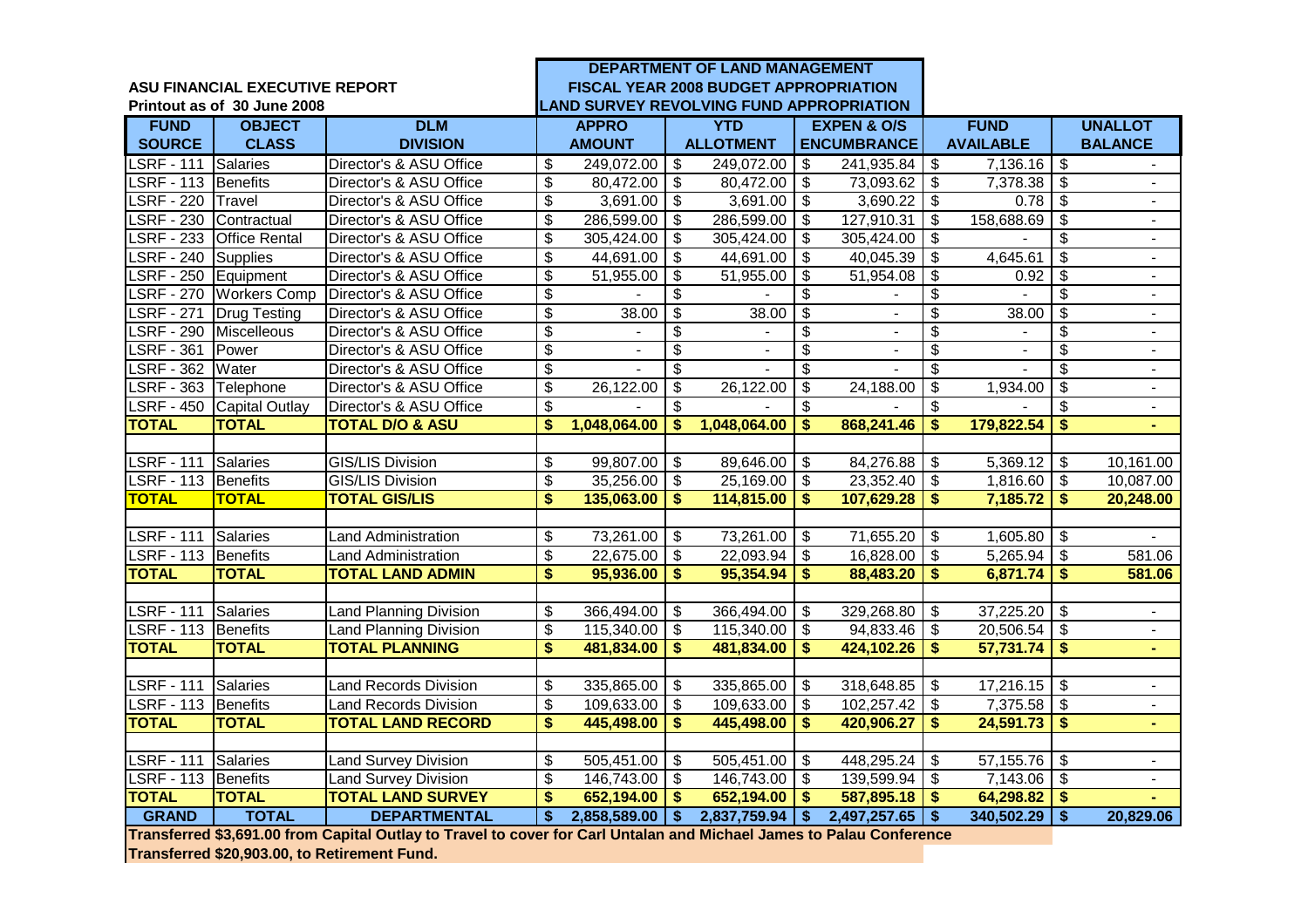|                          |                                       |                               |                                      |                          |                                  | DEPARTMENT OF LAND MANAGEMENT                |                          |                          |                           |                          |                          |                |
|--------------------------|---------------------------------------|-------------------------------|--------------------------------------|--------------------------|----------------------------------|----------------------------------------------|--------------------------|--------------------------|---------------------------|--------------------------|--------------------------|----------------|
|                          | <b>ASU FINANCIAL EXECUTIVE REPORT</b> |                               |                                      |                          |                                  | <b>FISCAL YEAR 2008 BUDGET APPROPRIATION</b> |                          |                          |                           |                          |                          |                |
|                          | Printout as of: 30 JUNE 2008          |                               |                                      |                          |                                  | <b>GENERAL FUND</b>                          |                          |                          |                           |                          |                          |                |
| <b>FUND</b>              | <b>OBJECT</b>                         | <b>DLM</b>                    |                                      | <b>APPRO</b>             |                                  | <b>YTD</b>                                   |                          | <b>EXPEN &amp; O/S</b>   |                           | <b>FUND</b>              |                          | <b>UNALLOT</b> |
| <b>SOURCE</b>            | <b>CLASS</b>                          | <b>DIVISION</b>               |                                      | <b>AMOUNT</b>            |                                  | <b>ALLOTMENT</b>                             |                          | <b>ENCUMBRANCE</b>       |                           | <b>AVAILABLE</b>         |                          | <b>BALANCE</b> |
| G.F. 111                 | <b>Salaries</b>                       | Director's & ASU Office       | \$                                   | $\sim$                   | \$                               |                                              | \$                       | $\blacksquare$           | \$                        | $\blacksquare$           | \$                       |                |
| G.F.<br>113              | <b>Benefits</b>                       | Director's & ASU Office       | \$                                   | $\blacksquare$           | \$                               | $\blacksquare$                               | \$                       | $\blacksquare$           | \$                        | $\blacksquare$           | \$                       | $\blacksquare$ |
| G.F.<br>220              | Travel                                | Director's & ASU Office       | \$                                   |                          | $\overline{\mathcal{S}}$         | $\overline{\phantom{a}}$                     | \$                       |                          | $\overline{\mathcal{S}}$  | $\overline{\phantom{a}}$ | \$                       |                |
| G.F. 230                 | Contractual                           | Director's & ASU Office       | $\overline{\$}$                      | $\blacksquare$           | $\overline{\$}$                  | $\blacksquare$                               | $\overline{\$}$          | $\blacksquare$           | $\overline{\$}$           | $\blacksquare$           | \$                       | $\blacksquare$ |
| 233<br>G.F.              | <b>Office Rental</b>                  | Director's & ASU Office       | \$                                   |                          | $\overline{\$}$                  |                                              | $\overline{\mathbb{S}}$  | $\sim$                   | $\overline{\$}$           |                          | \$                       |                |
| G.F.<br>240              | Supplies                              | Director's & ASU Office       | $\overline{\$}$                      |                          | $\overline{\$}$                  | $\mathbf{r}$                                 | $\overline{\mathbb{S}}$  |                          | $\overline{\$}$           | $\blacksquare$           | \$                       | $\mathbf{r}$   |
| G.F.<br>250              | Equipment                             | Director's & ASU Office       | \$                                   | $\blacksquare$           | $\overline{\$}$                  | $\blacksquare$                               | \$                       | $\blacksquare$           | $\overline{\mathbb{S}}$   | $\blacksquare$           | \$                       | $\sim$         |
| 270<br>G.F.              | <b>Workers Comp</b>                   | Director's & ASU Office       | \$                                   |                          | $\overline{\$}$                  | $\blacksquare$                               | $\overline{\$}$          | $\overline{\phantom{a}}$ | $\overline{\mathbf{S}}$   | $\frac{1}{2}$            | $\overline{\mathcal{S}}$ |                |
| $\overline{271}$<br>G.F. | <b>Drug Testing</b>                   | Director's & ASU Office       | $\overline{\mathbf{S}}$              |                          | $\overline{\boldsymbol{\theta}}$ | $\blacksquare$                               | $\overline{\mathbf{3}}$  |                          | $\overline{\mathbf{S}}$   | $\sim$                   | \$                       | $\sim$         |
| 290<br>G.F.              | Miscelleous                           | Director's & ASU Office       | $\overline{\$}$                      |                          | $\overline{\$}$                  |                                              | $\overline{\mathbb{S}}$  |                          | $\overline{\mathbb{S}}$   | $\overline{a}$           | $\overline{\mathcal{S}}$ | $\blacksquare$ |
| $\overline{361}$<br>G.F. | Power                                 | Director's & ASU Office       | $\overline{\mathbf{S}}$              |                          | $\overline{\mathbf{e}}$          | $\blacksquare$                               | \$                       | $\blacksquare$           | $\overline{\mathbf{S}}$   | ٠                        | \$                       |                |
| G.F.<br>362              | Water                                 | Director's & ASU Office       | $\overline{\$}$                      | $\sim$                   | $\overline{\$}$                  | $\omega$                                     | $\overline{\mathbb{S}}$  | $\blacksquare$           | $\overline{\mathcal{S}}$  | $\mathbf{r}$             | \$                       | $\mathbf{r}$   |
| G.F.<br>363              | Telephone                             | Director's & ASU Office       | $\overline{\mathbf{S}}$              | $\blacksquare$           | $\overline{\mathbf{S}}$          | $\overline{\phantom{a}}$                     | $\overline{\mathbf{S}}$  | $\overline{\phantom{a}}$ | $\overline{\mathbf{e}}$   | $\blacksquare$           | \$                       | $\blacksquare$ |
| G.F.<br>450              | Capital Outlay                        | Director's & ASU Office       | \$                                   |                          | $\overline{\mathcal{S}}$         |                                              | $\overline{\mathbb{S}}$  |                          | $\overline{\$}$           |                          | \$                       | $\blacksquare$ |
| <b>TOTAL</b>             | <b>TOTAL</b>                          | <b>TOTAL D/O &amp; ASU</b>    | $\overline{\boldsymbol{\mathsf{s}}}$ | $\blacksquare$           | $\overline{\mathbf{S}}$          |                                              | $\overline{\mathbf{s}}$  |                          | $\overline{\$}$           |                          | \$                       | $\blacksquare$ |
|                          |                                       |                               |                                      |                          |                                  |                                              |                          |                          |                           |                          |                          |                |
| G.F. 111                 | Salaries                              | <b>GIS/LIS Division</b>       | \$                                   | 19,160.00                | \$                               | 19,160.00                                    | $\sqrt{3}$               | 17,440.00                | \$                        | 1,720.00                 | $\Theta$                 | $\blacksquare$ |
| G.F. 113                 | <b>Benefits</b>                       | GIS/LIS Division              | \$                                   | 6,581.00                 | \$                               | 6,581.00                                     | \$                       | 5,593.62                 | $\boldsymbol{\mathsf{S}}$ | 987.38                   | $\overline{\mathbf{3}}$  | $\blacksquare$ |
| <b>TOTAL</b>             | <b>TOTAL</b>                          | <b>TOTAL GIS/LIS</b>          | \$                                   | 25,741.00                | \$                               | 25,741.00                                    | \$                       | 23,033.62                | \$                        | 2,707.38                 | \$                       | ٠              |
|                          |                                       |                               |                                      |                          |                                  |                                              |                          |                          |                           |                          |                          |                |
| G.F. 111                 | Salaries                              | <b>Land Administration</b>    | \$                                   |                          | $\overline{\mathcal{E}}$         |                                              | \$                       |                          | \$                        |                          | \$                       |                |
| G.F. 113                 | <b>Benefits</b>                       | <b>Land Administration</b>    | \$                                   |                          | $\overline{\mathbf{S}}$          | $\mathbf{r}$                                 | $\overline{\mathbf{s}}$  | $\blacksquare$           | $\overline{\mathbf{S}}$   | $\blacksquare$           | \$                       |                |
| <b>TOTAL</b>             | <b>TOTAL</b>                          | <b>TOTAL LAND ADMIN</b>       | \$                                   |                          | \$                               | ä,                                           | \$                       |                          | $\overline{\mathbf{s}}$   |                          | \$                       | $\blacksquare$ |
|                          |                                       |                               |                                      |                          |                                  |                                              |                          |                          |                           |                          |                          |                |
| G.F. 111                 | Salaries                              | <b>Land Planning Division</b> | \$                                   | 31,736.00                | \$                               | $31,736.00$ \$                               |                          | 29,619.84                | \$                        | $2,116.16$ \$            |                          |                |
| G.F. 113                 | Benefits                              | <b>Land Planning Division</b> | \$                                   | 9,247.00                 | \$                               | 9,247.00                                     | $\overline{\mathbf{3}}$  | 8,785.18                 | \$                        | $461.82$ \$              |                          |                |
| <b>TOTAL</b>             | <b>TOTAL</b>                          | <b>TOTAL PLANNING</b>         | \$                                   | 40,983.00                | \$.                              | 40,983.00                                    | Ŝ.                       | 38,405.02                | \$                        | 2,577.98                 | \$                       |                |
|                          |                                       |                               |                                      |                          |                                  |                                              |                          |                          |                           |                          |                          |                |
| G.F. 111                 | Salaries                              | <b>Land Records Division</b>  | \$                                   | 14,011.00                | \$                               | 14,011.00                                    | -\$                      | 12,972.00                | \$                        | $1,039.00$ \$            |                          | $\blacksquare$ |
| G.F. 113                 | <b>Benefits</b>                       | <b>Land Records Division</b>  | \$                                   | 7,180.00                 | \$                               | $7,180.00$ \$                                |                          | 3,643.65                 | $\overline{\mathcal{S}}$  | $3,536.35$ \$            |                          | $\blacksquare$ |
| <b>TOTAL</b>             | <b>TOTAL</b>                          | <b>TOTAL LAND RECORD</b>      | \$                                   | 21,191.00                | \$                               | 21,191.00                                    | \$                       | 16,615.65                | \$                        | 4,575.35                 | \$                       |                |
|                          |                                       |                               |                                      |                          |                                  |                                              |                          |                          |                           |                          |                          |                |
| G.F. 111                 | Salaries                              | <b>Land Survey Division</b>   | \$                                   | $\overline{a}$           | \$                               | $\blacksquare$                               | \$                       | $\blacksquare$           | \$                        | $\sim$                   | \$                       | $\blacksquare$ |
| G.F. 113                 | <b>Benefits</b>                       | <b>Land Survey Division</b>   | \$                                   | $\overline{\phantom{a}}$ | $\overline{\mathbf{3}}$          | $\blacksquare$                               | $\overline{\mathcal{E}}$ | $\blacksquare$           | $\overline{\$}$           | $\blacksquare$           | $\overline{\mathcal{S}}$ | $\blacksquare$ |
| <b>TOTAL</b>             | <b>TOTAL</b>                          | <b>TOTAL LAND SURVEY</b>      | \$                                   |                          | \$                               |                                              | \$                       |                          | \$                        |                          | S                        |                |
| <b>GRAND</b>             | <b>TOTAL</b>                          | <b>DEPARTMENTAL</b>           | $\overline{\bullet}$                 | 87,915.00                | \$                               | $87,915.00$ \$                               |                          | 78,054.29                | $\overline{\bullet}$      | $9,860.71$ \$            |                          |                |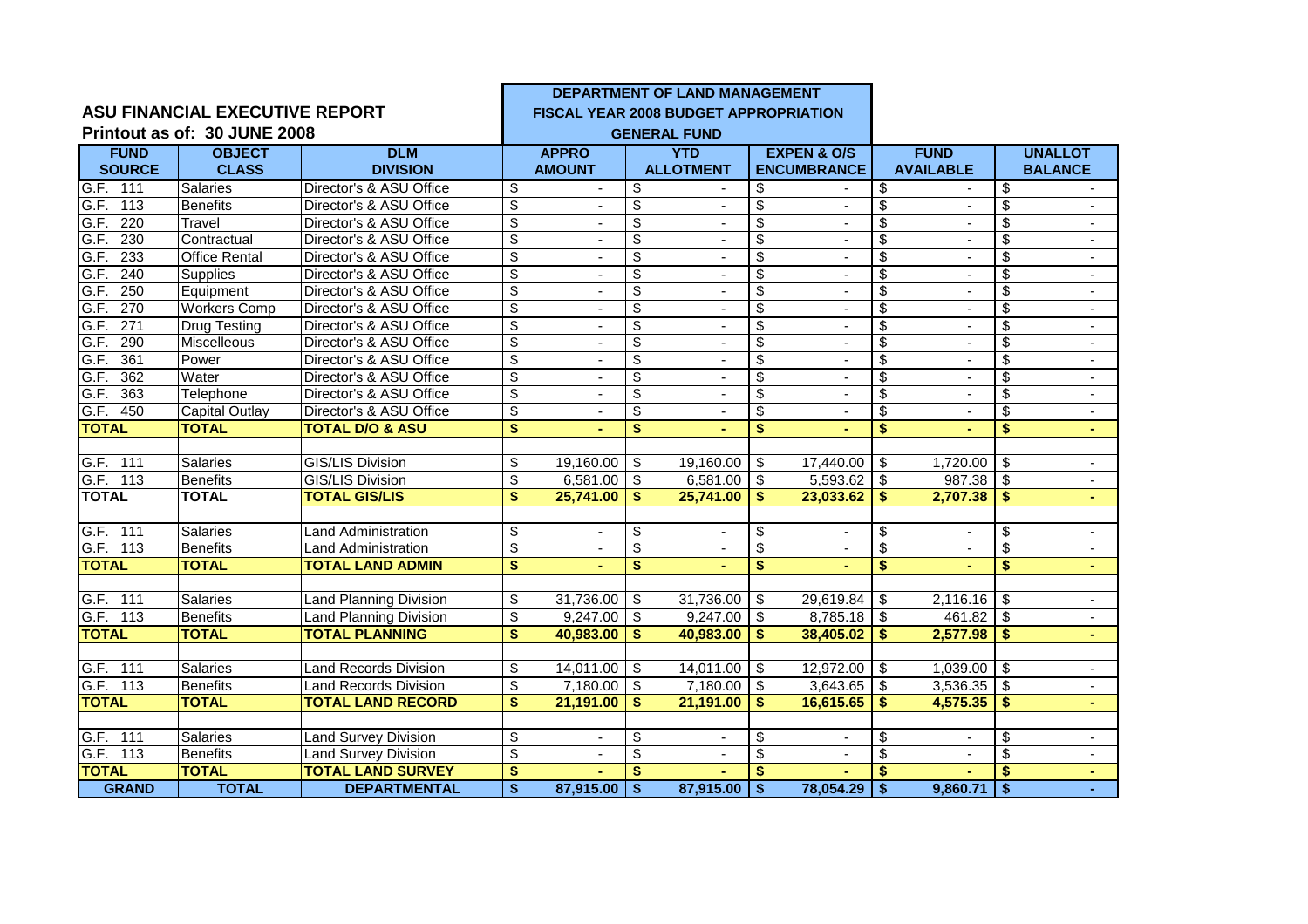## **DEPARTMENT OF LAND MANAGEMENT**

**20 SEPTEMBER 2008 LABOR COST DISTRIBUTION REPORT** 

# **DIRECTOR'S OFFICE DIVISION**

| <b>PAY</b>                |  |                       |                                      |              | <b>INCRE./</b>  | <b>INCRE./DETAIL</b> |                         | <b>BALANCE</b>   |                     |
|---------------------------|--|-----------------------|--------------------------------------|--------------|-----------------|----------------------|-------------------------|------------------|---------------------|
| <b>PERIOD</b>             |  |                       |                                      |              | <b>DETAIL</b>   | <b>GOV'T</b>         |                         | <b>TO</b>        |                     |
| <b>ENDING</b>             |  | <b>SALARIES</b>       | <b>BENEFITS</b>                      |              | <b>PAY</b>      | <b>CONTRI</b>        |                         | <b>DATE</b>      | <b>REMARKS</b>      |
|                           |  |                       |                                      |              |                 |                      |                         |                  |                     |
| 13 October 2007***        |  | $9,500.00$ \$<br>\$   | 2,895.20                             | -\$          | 19.20           | \$<br>4.90           | -\$                     | 12,419.30 Myrna  |                     |
| 27 October 2007**         |  | \$<br>$9,500.00$ \$   | 2,895.20                             | -\$          |                 | \$                   | \$                      | 12,395.20        |                     |
| 10 November 2007          |  | $9,500.00$ \$<br>\$   | 2,682.92                             | \$           |                 | \$                   | \$                      | 12,182.92        |                     |
| 24 November 2007*         |  | \$<br>9,500.00        | 2,634.77<br>l \$                     | \$           | 1,400.00        | \$<br>357.28         | \$                      | 13,892.05 Deputy |                     |
| 08 December 2007          |  | \$<br>9,569.60        | 2,913.26<br>l \$                     | \$           |                 | \$                   | \$                      | 12,482.86        |                     |
| 22 December 2007          |  | \$<br>$9,569.60$ \ \$ | 2,866.70                             | \$           |                 | \$                   | \$                      | 12,436.30        |                     |
| <b>END FIRST QUARTER</b>  |  | $57,139.20$ \$<br>Ŝ.  | 16,888.05                            | -\$          | 1,419.20        | 362.18<br>\$         | -\$                     | 75,808.63        |                     |
| 05 January 2008           |  | $9,597.44$ \\$<br>\$  | 2,920.37                             |              |                 |                      | \$                      | 12,517.81        |                     |
| 19 January 2008           |  | $9,569.60$ \$<br>\$   | 2,769.70                             |              |                 |                      | \$                      | 12,339.30        |                     |
| 02 February 2008          |  | \$<br>$9,569.60$ \$   | 2,913.26                             |              |                 |                      | \$                      | 12,482.86        |                     |
| 16 February 2008          |  | \$<br>$9,569.60$ \$   | 2,913.26                             |              |                 |                      | \$                      | 12,482.86        |                     |
| 01 March 2008             |  | \$<br>$9,569.60$ \$   | 2,913.26                             |              |                 |                      | \$                      | 12,482.86        |                     |
| 15 March 2008             |  | \$<br>$9,569.60$ \ \$ | 2,913.26                             |              |                 |                      | \$                      | 12,482.86        |                     |
| 29 March 2008             |  | $9,569.60$ \$<br>\$   | 2,913.26                             |              |                 |                      | \$                      | 12,482.86        |                     |
| <b>END SECOND QUARTER</b> |  | $67,015.04$ \$<br>Ŝ.  | 20,256.37                            | $\mathbf{s}$ | ÷.              | \$                   | \$                      | 87,271.41        |                     |
| 12 April 2008             |  | $9,569.60$ \$<br>\$   | 2,913.26                             |              |                 |                      | \$                      | 12,482.86        |                     |
| 26 April 2008             |  | \$<br>$9,600.00$ \ \$ | 2,921.01                             |              |                 |                      | \$                      | 12,521.01        |                     |
| 10 May 2008               |  | $9,600.00$ \$<br>\$   | 2,921.01                             |              |                 |                      | $\overline{\mathbf{3}}$ | 12,521.01        |                     |
| 24 May 2008               |  | \$<br>$9,600.00$ \$   | 2,921.01                             |              |                 |                      | \$                      | 12,521.01        |                     |
| 07 June 2008              |  | \$<br>$9,600.00$ \ \$ | 2.921.01                             |              |                 |                      | \$                      | 12,521.01        |                     |
| 21 June 2008              |  | $9,600.00$ \$<br>\$   | 2,921.01                             |              |                 |                      | \$                      | 12,521.01        |                     |
| <b>END THIRD QUARTER</b>  |  | $57,569.60$ \$<br>Ŝ.  | $17,518.31$ \$                       |              | ÷.              | \$                   | \$                      | 75,087.91        |                     |
| 05 July 2008              |  | $8,407.20$ \$<br>\$   | 2,518.04                             | \$           | 1,192.80        | \$<br>402.97         | \$                      | 12,521.01        |                     |
| 19 July 2008              |  | \$<br>$9,600.00$ \$   | 2,921.01                             |              |                 |                      | \$                      | 12,521.01        |                     |
| 02 August 2008            |  | $9,600.00$ \$<br>\$   | 2,921.01                             |              |                 |                      | \$                      | 12,521.01        |                     |
| 16 August 2008            |  | \$<br>9,600.00        | 2,921.00<br>l \$                     |              |                 |                      | \$                      | 12,521.00        |                     |
| 30 August 2008            |  | $9,600.00$ \$<br>\$   | 2.921.00                             |              |                 |                      | \$                      | 12,521.00        |                     |
| 13 September 2008         |  | \$<br>$9,600.00$ \ \$ | 2.921.00                             |              |                 |                      | \$                      | 12,521.00        |                     |
| 27 September 2008         |  | \$<br>$8,407.20$ \$   | $2,518.04$ \$                        |              | $1,192.80$ \$   | 402.97               | \$                      |                  | 12,521.01 M. Duenas |
| <b>END FOURTH QUARTER</b> |  | $\mathfrak{L}$        | $19,641.10$ \ \$                     |              | $2,385.60$ \$   | 805.94               | - \$                    | 87,647.04        |                     |
| <b>TOTAL</b>              |  |                       | $$246,538.24 \mid $74,303.83 \mid $$ |              | $3,804.80$   \$ | 1,168.12             | - \$                    | 325.814.99       |                     |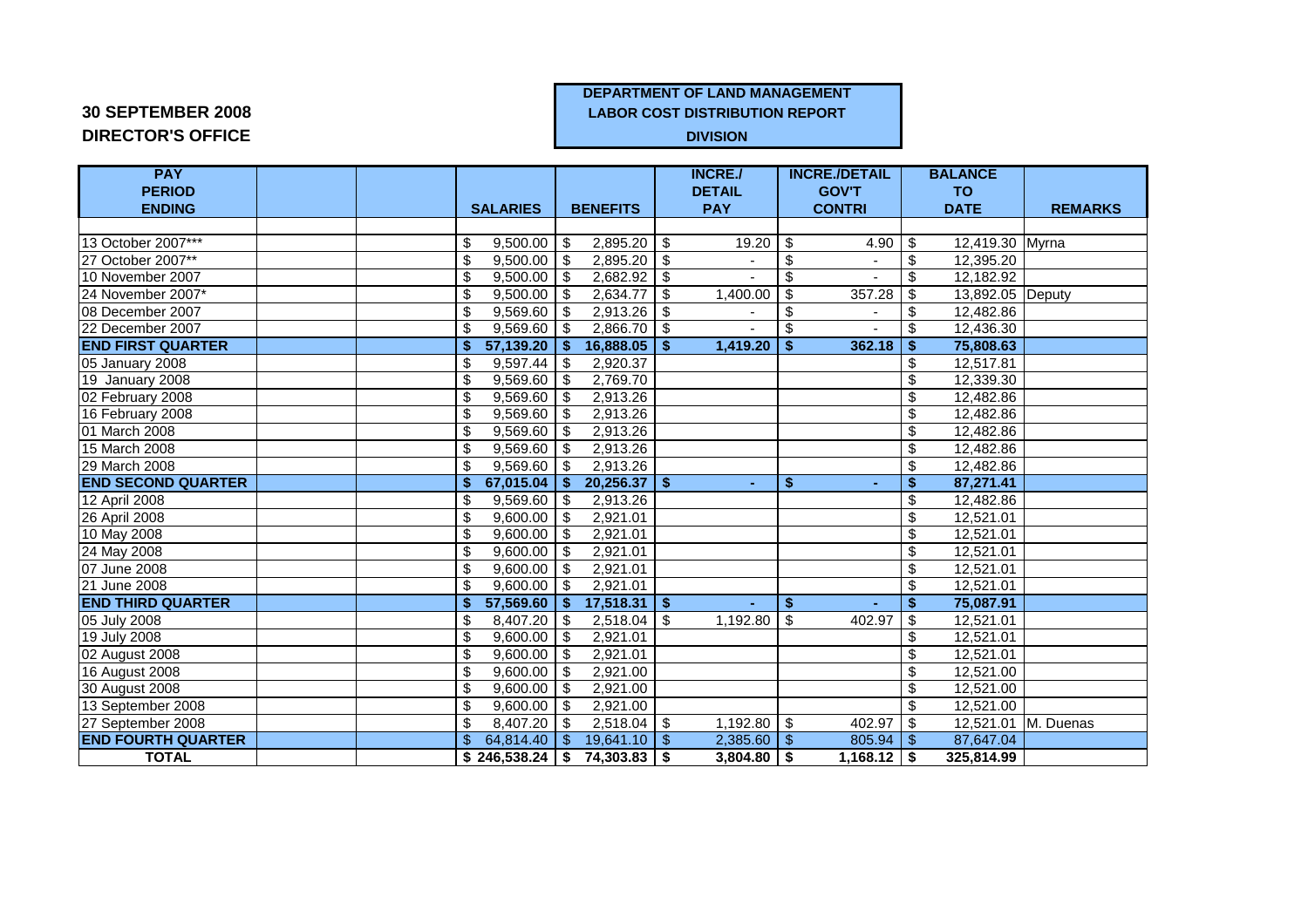#### **LAND ADMINISTRATION DIVISION DIVISION**

| <b>PAY</b>                |  |                     |               |                 |                         | <b>INCRE./</b>  |     | <b>INCRE./DETAIL</b> |                          | <b>BALANCE</b> |                |
|---------------------------|--|---------------------|---------------|-----------------|-------------------------|-----------------|-----|----------------------|--------------------------|----------------|----------------|
| <b>PERIOD</b>             |  |                     |               |                 |                         | <b>DETAIL</b>   |     | <b>GOV'T</b>         |                          | <b>TO</b>      |                |
| <b>ENDING</b>             |  | <b>SALARIES</b>     |               | <b>BENEFITS</b> |                         | <b>PAY</b>      |     | <b>CONTRI</b>        |                          | <b>DATE</b>    | <b>REMARKS</b> |
|                           |  |                     |               |                 |                         |                 |     |                      |                          |                |                |
| 13 October 2007***        |  | 2,792.80<br>\$      | \$            | 865.03          | \$                      |                 | S   |                      | \$                       | 3,657.83       |                |
| 27 October 2007**         |  | 2,792.80<br>\$      | $\sqrt{3}$    | 865.03          | \$                      | 694.40          | -\$ | 177.21               | \$                       | 4,529.44 Jeff  |                |
| 10 November 2007          |  | 2,842.40<br>\$      | \$            | 877.69          | \$                      |                 | \$  |                      | \$                       | 3,720.09       |                |
| 24 November 2007*         |  | 2,842.40<br>\$      | $\sqrt{3}$    | 877.69          | $\mathfrak{P}$          |                 | \$  |                      | \$                       | 3,720.09       |                |
| 08 December 2007          |  | 2,842.40<br>\$      | \$            | 877.69          | $\overline{\mathbf{3}}$ |                 | \$  |                      | $\overline{\mathbf{S}}$  | 3,720.09       |                |
| 22 December 2007          |  | 2,842.40            | -\$           | 877.69          | \$                      |                 | \$  |                      | \$                       | 3,720.09       |                |
| <b>END FIRST QUARTER</b>  |  | 16,955.20           | \$            | 5,240.82        | \$                      | 694.40          | -\$ | 177.21               | \$                       | 23,067.63      |                |
| 05 January 2008           |  | $2,842.40$ \$<br>\$ |               | 877.69          |                         |                 |     |                      | \$                       | 3,720.09       |                |
| 19 January 2008           |  | 2,842.40<br>\$      | -\$           | 877.69          |                         |                 |     |                      | $\overline{\mathcal{S}}$ | 3,720.09       |                |
| 02 February 2008          |  | 2,842.40<br>\$      | -\$           | 877.69          |                         |                 |     |                      | \$                       | 3,720.09       |                |
| 16 February 2008          |  | 2,842.40<br>\$      | \$            | 877.69          |                         |                 |     |                      | $\overline{\$}$          | 3,720.09       |                |
| 01 March 2008             |  | 2,842.40<br>\$      | န             | 877.69          |                         |                 |     |                      | $\overline{\mathbf{S}}$  | 3,720.09       |                |
| 15 March 2008             |  | 2,842.40<br>\$      | $\sqrt[6]{3}$ | 877.69          |                         |                 |     |                      | \$                       | 3,720.09       |                |
| 29 March 2008             |  | 2.842.40<br>\$      | -\$           | 877.69          |                         |                 |     |                      | \$                       | 3,720.09       |                |
| <b>END SECOND QUARTER</b> |  | 19,896.80           |               | 6,143.83        | s.                      | $\blacksquare$  | \$  |                      | \$                       | 26,040.63      |                |
| 12 April 2008             |  | $2,842.40$ \$<br>\$ |               | 877.69          |                         |                 |     |                      | \$                       | 3,720.09       |                |
| 26 April 2008             |  | 2,842.40<br>\$      | $\sqrt{3}$    | 877.69          |                         |                 |     |                      | \$                       | 3,720.09       |                |
| 10 May 2008               |  | 2,842.40<br>\$      | \$            | 877.69          |                         |                 |     |                      | \$                       | 3,720.09       |                |
| 24 May 2008               |  | 2,842.40<br>\$      | -\$           | 877.69          | \$                      | 2,750.40        | \$  | 834.36               | \$                       | 7,304.85 (**   |                |
| 07 June 2008              |  | 1,467.20<br>\$      | $\bullet$     | 460.51          |                         |                 |     |                      | \$                       | $1,927.71$ (*) |                |
| 21 June 2008              |  | 1,467.20<br>\$      | \$            | 460.51          |                         |                 |     |                      | \$                       | $1,927.71$ (*) |                |
| <b>END THIRD QUARTER</b>  |  | 14,304.00           |               | 4,431.78        | S.                      | $2,750.40$   \$ |     | 834.36               | \$                       | 22,320.54      |                |
| 05 July 2008              |  | 2,842.40<br>\$      | -S            | 877.69          |                         |                 |     |                      | \$                       | 3,720.09       |                |
| 19 July 2008              |  | $2,842.40$ \$<br>\$ |               | 877.65          |                         |                 |     |                      | \$                       | 3,720.05       |                |
| 02 August 2008            |  | 2,842.40<br>\$      | \$            | 877.65          |                         |                 |     |                      | $\overline{\mathcal{S}}$ | 3,720.05       |                |
| 16 August 2008            |  | 2,842.40<br>\$      | \$            | 877.65          |                         |                 |     |                      | $\overline{\mathcal{E}}$ | 3,720.05       |                |
| 30 August 2008            |  | 2,842.40<br>\$      | \$            | 877.65          |                         |                 |     |                      | $\overline{\mathcal{S}}$ | 3,720.05       |                |
| 13 September 2008         |  | \$<br>2,842.40      | $\sqrt[6]{3}$ | 877.65          |                         |                 |     |                      | $\overline{\mathcal{E}}$ | 3,720.05       |                |
| 27 September 2008         |  | 2,842.40<br>\$      | \$            | 877.65          |                         |                 |     |                      | \$                       | 3,720.05       |                |
| <b>END FOURTH QUARTER</b> |  | 19,896.80<br>\$     | -S            | 6,143.59        | S.                      |                 | \$  |                      | \$                       | 26,040.39      |                |
| <b>TOTAL</b>              |  | \$<br>71,052.80     | l \$          | 21,960.02       | \$                      | $3,444.80$ \ \$ |     | 1,011.57             | <b>S</b>                 | 97,469.19      |                |

**(\*) E. Santos requested Advance Pay.**

**(\*\*) E. Santos Advance Pay.**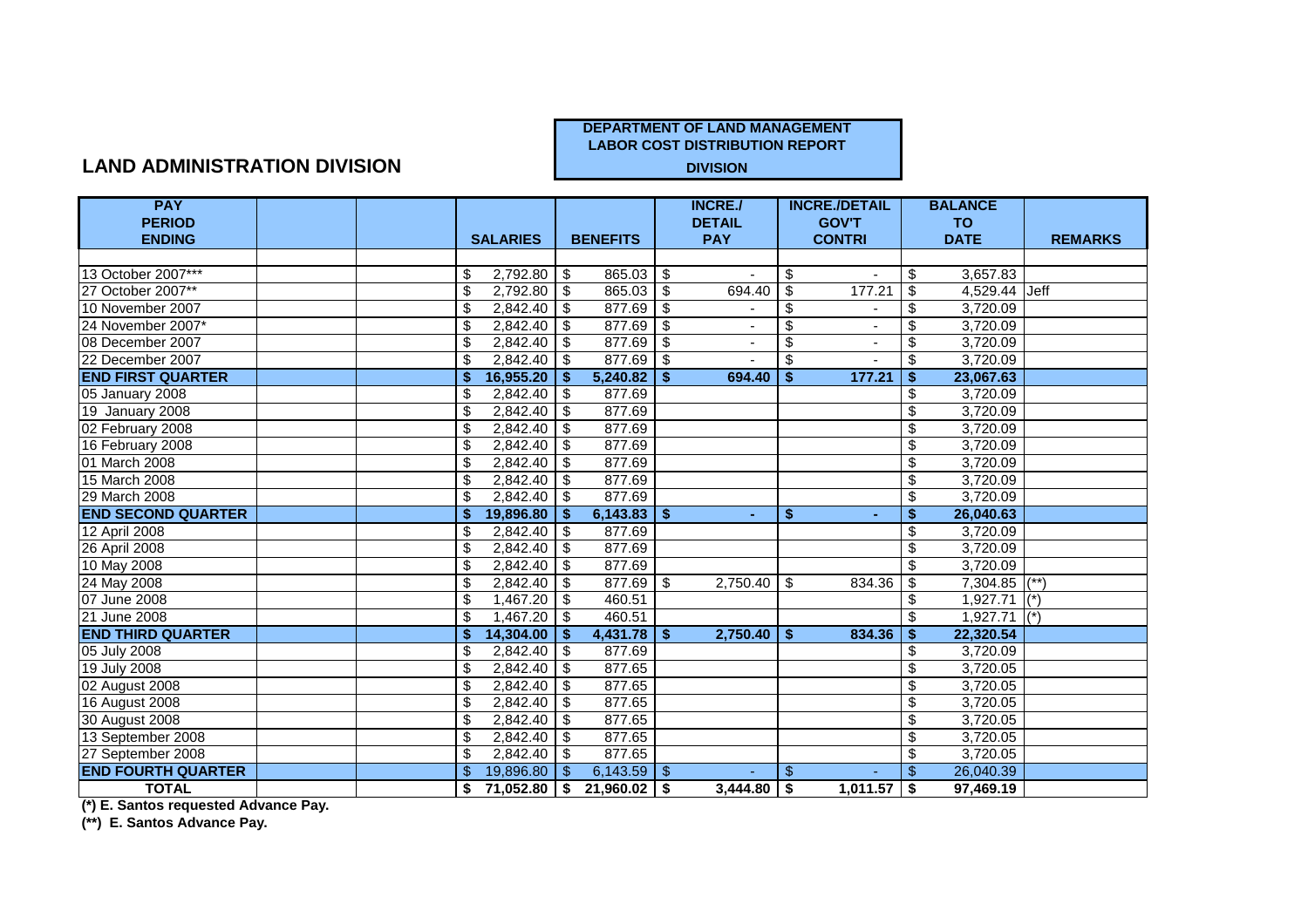#### **LAND PLANNING DIVISION**

| <b>PAY</b>                |               | <b>GENERAL</b>  |               | <b>GENERAL</b>  |     | <b>LSRF</b>              |               | <b>LSRF</b>              |           | <b>INCRE./</b> |    | <b>INCRE./DETAIL</b>  |     | <b>BALANCE</b>        |                             |
|---------------------------|---------------|-----------------|---------------|-----------------|-----|--------------------------|---------------|--------------------------|-----------|----------------|----|-----------------------|-----|-----------------------|-----------------------------|
| <b>PERIOD</b>             |               | <b>FUND</b>     |               | <b>FUND</b>     |     |                          |               |                          |           | <b>DETAIL</b>  |    | <b>GOV'T</b>          |     | <b>TO</b>             |                             |
| <b>ENDING</b>             |               | <b>SALARIES</b> |               | <b>BENEFITS</b> |     | <b>SALARIES</b>          |               | <b>BENEFITS</b>          |           | <b>PAY</b>     |    | <b>CONTRI</b>         |     | <b>DATE</b>           | <b>REMARKS</b>              |
|                           |               |                 |               |                 |     |                          |               |                          |           |                |    |                       |     |                       |                             |
| 13 October 2007***        |               |                 |               |                 | \$. | 12,808.00                | \$            | $\overline{3,701.40}$ \$ |           |                | \$ |                       |     | \$16,509.40           |                             |
| 27 October 2007**         |               |                 |               |                 | \$  | 12,808.00                | \$            | $3,701.40$ \$            |           | 61.44          | \$ | 15.68                 |     | \$16,586.52 Matthew   |                             |
| 10 November 2007          |               |                 |               |                 | \$  | 12,746.40                | \$            | $3,711.19$ \$            |           |                | \$ |                       |     | \$16,457.59           |                             |
| 24 November 2007*         |               |                 |               |                 | \$  | 12,911.20                | \$            | $3,727.72$ \$            |           | 32.40          | \$ | 8.27                  |     | \$16,679.59 Penmer    |                             |
| 08 December 2007          |               |                 |               |                 | \$  | 12,911.20                | -\$           | 3,727.72                 | $\bullet$ |                | \$ |                       |     | \$16,638.92           |                             |
| 22 December 2007          |               |                 |               |                 | \$  | 12,911.20                | \$            | $3,727.72$ \$            |           |                | \$ |                       |     | \$16,638.92           |                             |
| <b>END FIRST QUARTER</b>  | \$.           | ۰.              | \$            | ÷               | S.  | 77,096.00                | Ŝ.            | 22,297.15                | -\$       | 93.84          | S. | 23.95                 |     | \$99,510.94           |                             |
| 05 January 2008           |               |                 |               |                 | \$  | 12,911.20                | $\sqrt{3}$    | 3,727.72                 |           |                |    |                       |     | \$16,638.92           |                             |
| 19 January 2008           |               |                 |               |                 | \$  | $12,911.20$ \$           |               | 3,727.72                 |           |                |    |                       |     | \$16,638.92           |                             |
| 02 February 2008          |               |                 |               |                 | \$  | 11,139.20                | $\sqrt{3}$    | 3,268.82                 |           |                |    |                       |     | \$14,408.02           |                             |
| 16 February 2008          |               |                 |               |                 | \$  | 12,911.20                | $\sqrt{3}$    | 3,727.72                 |           |                |    |                       |     | \$16,638.92           |                             |
| 01 March 2008             | \$            | 3,200.00        | $\sqrt[6]{3}$ | 905.08          | \$  | 12,911.20                | -\$           | 3,727.72                 |           |                |    |                       |     | \$20,744.00           |                             |
| 15 March 2008             | -\$           | 3,200.00        | -\$           | 905.08          | \$  | 12,911.20                | \$            | 3,727.72                 |           |                |    |                       |     | \$20,744.00 George    |                             |
| 29 March 2008             | -\$           | 3,200.00        | -\$           | 905.08          | \$  | 12,959.20                | \$            | 3,739.98                 |           |                |    |                       |     | \$20,804.26           |                             |
| <b>END SECOND QUARTER</b> | -\$           | 9,600.00        | -\$           | 2,715.24        | Ŝ.  | 88,654.40                | Ŝ.            | $25,647.40$ \ \$         |           | ٠              | \$ | $\blacksquare$        | S.  | 126,617.04            |                             |
| 12 April 2008             | \$            | 3,200.00        | -\$           | 905.08          | S.  | 13,026.40                | \$            | 3,757.12                 |           |                |    |                       |     | \$20,888.60 G/M       |                             |
| 26 April 2008             | \$            | 3,200.00        | \$            | 905.08          | \$  | 12,959.20                | \$            | 3,739.98                 |           |                |    |                       |     |                       | \$20,804.26 G/M(PM \$67.20) |
| 10 May 2008               | \$            | 3,200.00        | \$            | 905.08          | \$  | 12,959.20                | \$            | 3,739.98                 |           |                |    |                       |     | \$20,804.26           |                             |
| 24 May 2008               | \$            | 3,267.20        | \$            | 922.15          | -\$ | 13,037.60                | \$            | 3,758.85                 | \$        | 1,469.44       | \$ | 356.81                |     | $$22,812.05$ (*) (**) |                             |
| 07 June 2008              | \$            | 3,267.20        | -\$           | 922.23          | S   | 13,037.60                | \$            | 3,758.85                 |           |                |    |                       |     | \$20,985.88           |                             |
| 21 June 2008              | \$            | 3,267.20        | -\$           | 922.23          | -S  | 13,109.60                | \$            | 3,777.22                 |           |                |    |                       |     | \$21,076.25           |                             |
| <b>END THIRD QUARTER</b>  | \$            | 19,401.60       | -\$           | 5,481.85        | \$  | 78,129.60                | \$            | 22,532.00                | \$        | 1,469.44       | \$ | 356.81                | \$  | 127,371.30            |                             |
| 05 July 2008              | \$            | 3,267.20        | l \$          | 922.00          | \$  | 13,400.00                | <b>S</b>      | $3,851.34$ \$            |           | 2,245.36       | \$ | 579.90                |     | \$24,265.80           |                             |
| 19 July 2008              | \$            | 3,267.20        | \$            | 922.00          | \$  | 13,241.60                | l \$          | $3,810.\overline{79}$ \$ |           | 998.40         | \$ | 261.48                |     | \$22,501.47           |                             |
| 02 August 2008            | \$            | 3,267.20        | \$            | 922.00          | \$  | 13,241.60                | $\sqrt{3}$    | 3,810.79                 |           |                |    |                       |     | \$21,241.59           |                             |
| 16 August 2008            | \$            | 3,267.20        | \$            | 922.00          | \$  | 13,013.60                | $\sqrt{3}$    | 3,752.61                 |           |                |    |                       |     | \$20,955.41           |                             |
| 30 August 2008            | \$            | 3,267.20        | \$            | 922.00          | \$  | 13,013.60                | -\$           | 3,752.61                 |           |                |    |                       |     | \$20,955.41           |                             |
| 13 September 2008         | \$            | 3,267.20        | \$            | 922.00          | \$  | 13,013.60                | \$            | 3,752.61                 |           |                |    |                       |     | \$20,955.41           |                             |
| 27 September 2008         | -\$           | 3,267.20        | -\$           | 922.23          | \$  | 13,013.60                | \$            | 3,752.61                 |           |                |    |                       |     | \$20,955.64           |                             |
| <b>END FOURTH QUARTER</b> | <sup>\$</sup> | 22,870.40       | \$            | 6,454.23        | \$. | 91,937.60                | <sup>\$</sup> | 26,483.36                | \$        | 3,243.76       | \$ | 841.38                | -\$ | 151,830.73            |                             |
| <b>TOTAL</b>              | \$            | $51,872.00$ \$  |               |                 |     | 14,651.32   \$335,817.60 | \$            | $96,959.91$ \$           |           | $4,807.04$ \$  |    | $\sqrt{1,222.14}$ \\$ |     | 505,330.01            |                             |

**(\*) Salary Increment - George, Margaret, and Joe I.**

**(\*\*) Salary Increment - Retro for George & Joe I.**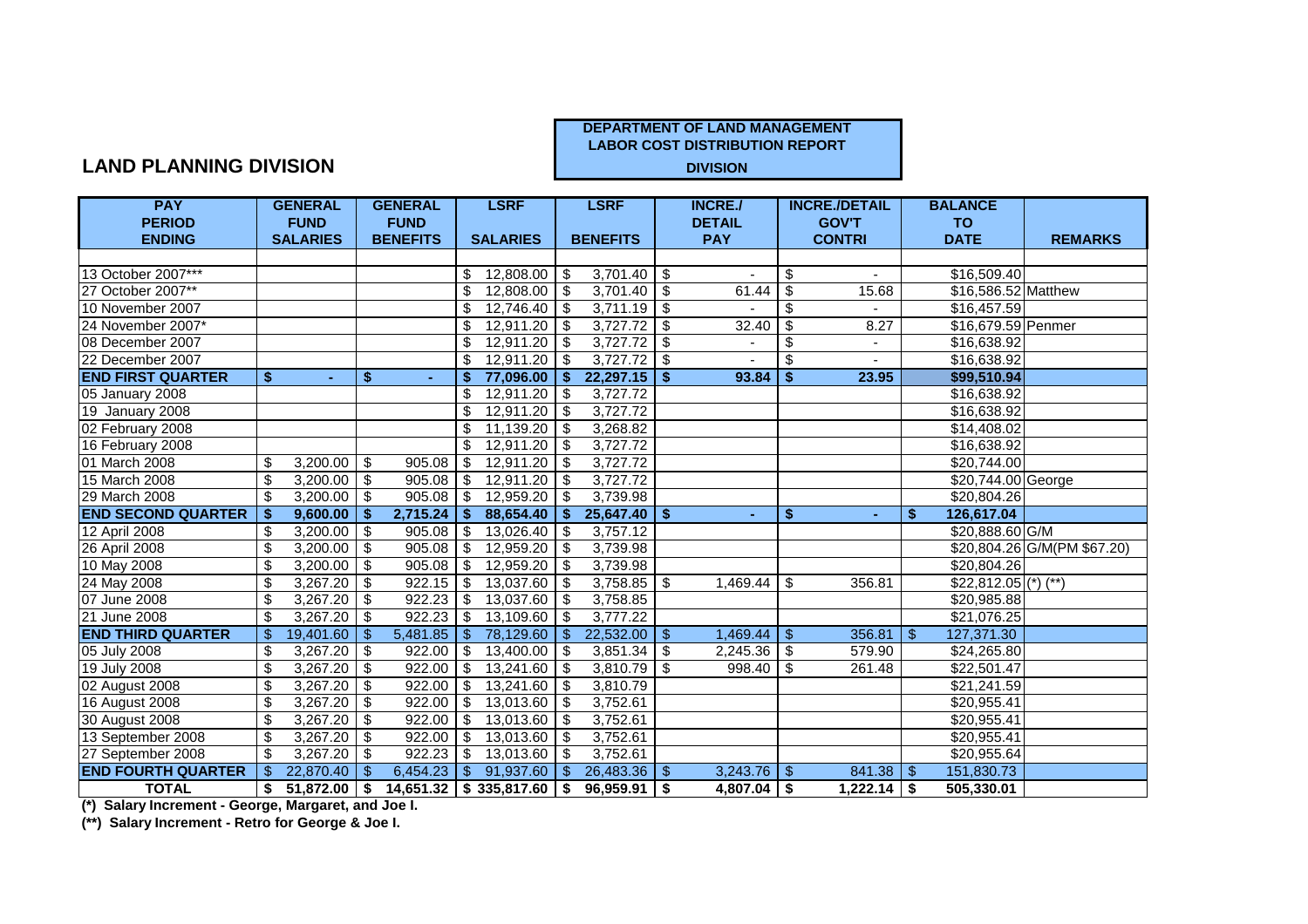#### **LAND RECORDS DIVISION**

| <b>PAY</b>                |      | <b>GENERAL</b>  |              | <b>GENERAL</b>  |                | <b>LSRF</b>      |              | <b>LSRF</b>                                     |                | <b>INCRE./</b>  |                          | <b>INCRE./DETAIL</b> |                         | <b>BALANCE</b>      |                           |
|---------------------------|------|-----------------|--------------|-----------------|----------------|------------------|--------------|-------------------------------------------------|----------------|-----------------|--------------------------|----------------------|-------------------------|---------------------|---------------------------|
| <b>PERIOD</b>             |      | <b>FUND</b>     |              | <b>FUND</b>     |                |                  |              |                                                 |                | <b>DETAIL</b>   |                          | <b>GOV'T</b>         |                         | <b>TO</b>           |                           |
| <b>ENDING</b>             |      | <b>SALARIES</b> |              | <b>BENEFITS</b> |                | <b>SALARIES</b>  |              | <b>BENEFITS</b>                                 |                | <b>PAY</b>      |                          | <b>CONTRI</b>        |                         | <b>DATE</b>         | <b>REMARKS</b>            |
|                           |      |                 |              |                 |                |                  |              |                                                 |                |                 |                          |                      |                         |                     |                           |
| 13 October 2007***        |      |                 |              |                 | S.             | $12,636.70$ \ \$ |              | $4,100.94$ \$                                   |                |                 | \$                       |                      | \$                      | 16,737.64           |                           |
| 27 October 2007**         |      |                 |              |                 | \$             | $12,512.88$ \$   |              | 4,060.64                                        | \$             | 203.92          | \$                       | 66.46                | \$                      |                     | 16,843.90 Mary&Andrew     |
| 10 November 2007          |      |                 |              |                 | \$             | $12,716.80$ \ \$ |              | 4,033.98                                        | \$             |                 | \$                       |                      | \$                      | 16,750.78           |                           |
| 24 November 2007*         |      |                 |              |                 | \$             | 12,716.80        | l \$         | 4,033.98                                        | $\sqrt[6]{3}$  |                 | \$                       |                      | $\overline{\mathbf{s}}$ | 16,750.78           |                           |
| 08 December 2007          |      |                 |              |                 | \$             | 12,764.80        | l \$         | 4,138.65                                        | \$             |                 | $\overline{\mathcal{G}}$ |                      | \$                      | 16,903.45           |                           |
| 22 December 2007          |      |                 |              |                 | \$             | 12,764.80        | l \$         | 4,045.53                                        | \$             |                 | \$                       |                      | $\mathfrak{L}$          | 16,810.33           |                           |
| <b>END FIRST QUARTER</b>  |      |                 |              |                 | \$.            | 76,112.78        | <b>S</b>     | 24,413.72                                       | $\mathbf{\$}$  | 203.92          | \$                       | 66.46                | -\$                     | 100,796.88          |                           |
| 05 January 2008           |      |                 |              |                 | \$             | 12,764.80        | l \$         | 4,138.65                                        | \$             | 1,211.68        | \$                       | 306.70               | -\$                     | 18,421.83           | Jane & Joey               |
| 19 January 2008           |      |                 |              |                 | \$             | $12,764.80$ \$   |              | 4,138.65                                        |                |                 |                          |                      | \$                      | 16,903.45           |                           |
| 02 February 2008          |      |                 |              |                 | \$             | 12,764.80 \$     |              | 4,138.65                                        |                |                 |                          |                      | \$                      | 16,903.45           |                           |
| 16 February 2008          |      |                 |              |                 | \$             | $12,764.80$ \$   |              | 4,138.65                                        |                |                 |                          |                      | $\overline{\$}$         | 16,903.45           |                           |
| 01 March 2008             | \$   | 864.80          | \$           | 242.91          | \$             | 12,764.80        | l \$         | 4,138.65                                        |                |                 |                          |                      | \$                      | 18,011.16 Maryjane  |                           |
| 15 March 2008             | \$   | 864.80          | \$           | 242.91          | \$             | 12,764.80        | l \$         | 4,138.65                                        |                |                 |                          |                      | \$                      | 18,011.16 Maryjane  |                           |
| 29 March 2008             | \$   | 864.80          | -\$          | 242.91          | \$             | 12,764.80        | - \$         | 4,138.65                                        |                |                 |                          |                      | \$                      | 18,011.16           |                           |
| <b>END SECOND QUARTER</b> | \$   | 2,594.40        | $\mathbf{s}$ | 728.73          | $\mathbf{s}$   | 89,353.60        | $\vert$ \$   | $28,970.55$ \$                                  |                | 1,211.68        | Ŝ.                       | 306.70               | \$                      | 123,165.66          |                           |
| 12 April 2008             | \$   | 864.80          | \$           | 242.91          | \$             | 12,844.00        | l \$         | 4,159.07                                        |                |                 |                          |                      | \$                      | 18,110.78 MJ/       |                           |
| 26 April 2008             | \$   | 864.80          | l \$         | 242.91          | \$             | 12,844.80        | l \$         | 4,112.80                                        |                |                 |                          |                      | \$                      | 18,065.31 MJ/       |                           |
| 10 May 2008               | \$   | 864.80          | \$           | 242.91          | \$             | 12,844.80        | l \$         | 4,004.83                                        |                |                 |                          |                      | \$                      | 17,957.34           |                           |
| 24 May 2008               | \$   | 864.80          | \$           | 242.91          | \$             | 12,844.80        | \$           | 4,051.10                                        |                |                 |                          |                      | \$                      | 18,003.61           |                           |
| 07 June 2008              | \$   | 864.80          | \$           | 242.91          | \$             | 12,281.60        | \$           | 3,930.96                                        | \$             | $2,500.83$ \$   |                          | 606.03               | \$                      |                     | 20,427.13 Diego & Joey    |
| 21 June 2008              | \$   | 864.80          | -\$          | 242.91          | \$             | 11,879.20        | - \$         | 3,715.09                                        |                |                 |                          |                      | \$                      | 16,702.00           |                           |
| <b>END THIRD QUARTER</b>  | \$   | 5,188.80        | \$           | 1,457.46        | \$             | 75,539.20        | <b>S</b>     | 23,973.85                                       | $\mathfrak{L}$ | 2,500.83        | $\mathbf{\$}$            | 606.03               | $\boldsymbol{\hat{s}}$  | 109,266.17          |                           |
| 05 July 2008              | \$   | 864.80          | l \$         | 242.91          | \$             | $11,879.20$ \$   |              | 3,730.51                                        |                |                 |                          |                      | \$                      | 16,717.42           |                           |
| 19 July 2008              | \$   | 864.80 \$       |              | 242.91          | $\mathfrak{F}$ | $11,917.60$ \$   |              | 3,817.39                                        | \$             | 311.04          | \$                       | 79.38                | \$                      | 17,233.12           |                           |
| 02 August 2008            | \$   | 864.80 \$       |              | 242.91          | \$             | $12,393.60$ \$   |              | 4,000.56                                        |                |                 |                          |                      | \$                      | 17,501.87           |                           |
| 16 August 2008            | \$   | 864.80          | \$           | 242.91          | \$             | 11,756.00 \$     |              | 3,837.86                                        |                |                 |                          |                      | \$                      | 16,701.57           |                           |
| 30 August 2008            | \$   | 864.80          | -\$          | 242.91          | \$             | 11,796.00        | l \$         | 3,848.07                                        |                |                 |                          |                      | \$                      | 16,751.78           |                           |
| 13 September 2008         | \$   | 864.80          | l \$         | 242.91          | \$             | 11,980.00        | l \$         | 3,848.07                                        | \$             | 472.00          | \$                       | 120.45               | \$                      |                     | 17,528.23 Christine Perez |
| 27 September 2008         | \$   | 864.80          | \$           | 242.91          | \$             | 12,010.01        | - \$         | 3,902.68                                        | \$             | $533.60$ \ \$   |                          | 136.18               | -\$                     | 17,690.18 P. Ninete |                           |
| <b>END FOURTH QUARTER</b> |      |                 |              |                 | \$.            | 83,732.41        | $\mathbb{S}$ | 26,985.14                                       | \$             | $1,316.64$   \$ |                          | 336.01               | -\$                     | 112,370.20          |                           |
| <b>TOTAL</b>              | - \$ | 7,783.20 \$     |              |                 |                |                  |              | $2,186.19$   \$ 324,737.99   \$ 104,343.26   \$ |                | $5,233.07$ \$   |                          | 1,315.20             | - \$                    | 445,598.91          |                           |

Annie Diego's Lump Sum unused annual leave - Retirement

Joseph B. Cruz, Detail Appointment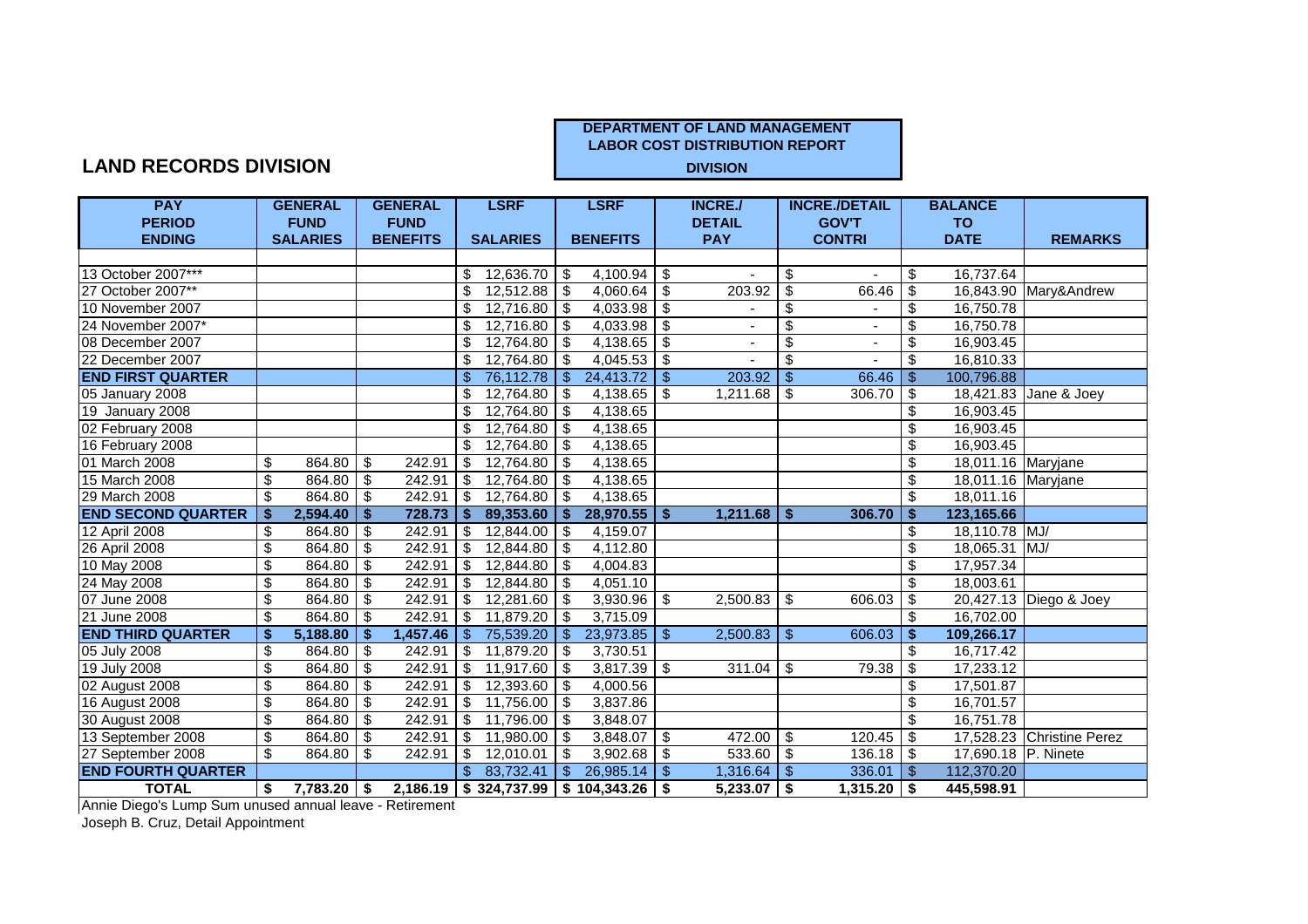#### **DEPARTMENT OF LAND MANAGEMENT**

**LABOR COST DISTRIBUTION REPORT**

#### **LAND SURVEY DIVISION**

| <b>PAY</b>                |  |                       |                                       |                | <b>INCRE./</b> |                                  | <b>INCRE./DETAIL</b> |                           | <b>BALANCE</b>           |                        |
|---------------------------|--|-----------------------|---------------------------------------|----------------|----------------|----------------------------------|----------------------|---------------------------|--------------------------|------------------------|
| <b>PERIOD</b>             |  |                       |                                       |                | <b>DETAIL</b>  |                                  | <b>GOV'T</b>         |                           | <b>TO</b>                |                        |
| <b>ENDING</b>             |  | <b>SALARIES</b>       | <b>BENEFITS</b>                       |                | <b>PAY</b>     |                                  | <b>CONTRI</b>        |                           | <b>DATE</b>              | <b>REMARKS</b>         |
| 13 October 2007***        |  | \$<br>18,018.40       | $\sqrt[6]{3}$<br>$5,630.58$ \$        |                | 722.48         | $\sqrt[6]{3}$                    | 184.38               | \$                        |                          | 24,555.84 Janet & Lily |
| 27 October 2007**         |  | 17,599.12 \$<br>\$    | $5,501.63$ \$                         |                | 419.28         | \$                               | 128.95               | -\$                       |                          | 23,648.98 Paul&Remy    |
| 10 November 2007          |  | $18,018.40$ \$<br>\$  | 5,615.06                              | \$             |                | \$                               |                      | \$                        | 23,633.46                |                        |
| 24 November 2007*         |  | \$<br>16,490.40       | 5,158.42<br>l \$                      | \$.            | 1,666.00       | \$                               | 489.86               | \$                        |                          | 23,804.68 Lily& Jimmy  |
| 08 December 2007          |  | $18,073.60$ \$<br>\$  | 5,643.87                              | \$             |                | $\overline{\boldsymbol{\theta}}$ |                      | \$                        | 23,717.47                |                        |
| 22 December 2007          |  | 18,073.60 \$<br>\$    | 5,628.35                              | $\sqrt{3}$     |                | \$                               |                      | \$                        | 23,701.95                |                        |
| <b>END FIRST QUARTER</b>  |  | \$106,273.52          | 33,177.91<br>$\Theta$                 | $\mathfrak{S}$ | 2,807.76       | $\frac{1}{2}$                    | 803.19               | $\sqrt[6]{3}$             | 143,062.38               |                        |
| 05 January 2008           |  | 18,073.60<br>\$       | 5,643.87<br>l \$                      |                |                |                                  |                      | \$                        | 23,717.47                |                        |
| 19 January 2008           |  | $18,073.60$ \\$<br>\$ | 5,643.87                              |                |                |                                  |                      | \$                        | 23,717.47                |                        |
| 02 February 2008          |  | 18,073.60 \$<br>\$    | 5,643.87                              |                |                |                                  |                      | \$                        | 23,717.47                |                        |
| 16 February 2008          |  | \$<br>$18,152.90$ \$  | 5,664.08                              | $\bullet$      | $538.56$ \$    |                                  | 137.44               | \$                        | 24,492.98                |                        |
| 01 March 2008             |  | $18,152.80$ \$<br>\$  | 5,664.08                              |                |                |                                  |                      | \$                        | 23,816.88                |                        |
| 15 March 2008             |  | $18,152.80$ \$<br>\$  | 5,664.08                              |                |                |                                  |                      | \$                        | 23,816.88                |                        |
| 29 March 2008             |  | \$<br>18,152.80       | 5,664.08<br>l \$                      |                |                |                                  |                      | \$                        | 23,816.88                |                        |
| <b>END SECOND QUARTER</b> |  | \$126,832.10          | 39,587.93<br>l \$                     | $\sqrt{3}$     | 538.56         | -\$                              | 137.44               | -\$                       | 167,096.03               |                        |
| 12 April 2008             |  | $18,200.80$ \$<br>\$  | 5,676.32                              |                |                |                                  |                      | \$                        | 23,877.12                |                        |
| 26 April 2008             |  | 18,200.80 \$<br>\$    | 5,676.32                              |                |                |                                  |                      | \$                        | 23,877.12                |                        |
| 10 May 2008               |  | $18,200.80$ \$<br>\$  | $5,676.32$ \$                         |                | $5,749.00$ \$  |                                  | 1,467.14             | $\overline{\mathfrak{s}}$ | $31,093.26$ (*)          |                        |
| 24 May 2008               |  | $16,617.60$ \$<br>\$  | $5,206.39$ \$                         |                | $1,276.80$ \$  |                                  | 408.23               | \$                        | 23,509.02                | $(**)$<br>$(***)$      |
| 07 June 2008              |  | \$<br>$15,372.80$ \\$ | 4,806.32                              |                |                |                                  |                      | \$                        | 20,179.12                |                        |
| 21 June 2008              |  | 16,649.60 \$<br>\$    | 5,214.55                              |                |                |                                  |                      | \$                        | 21,864.15                |                        |
| <b>END THIRD QUARTER</b>  |  | \$103,242.40          | 32,256.22<br>$-5$                     | $\sqrt{3}$     | $7,025.80$ \$  |                                  | 1,875.37             | -\$                       | 144,399.79               |                        |
| 05 July 2008              |  | 16,762.40<br>\$       | 5,243.34<br>  \$                      | \$             | 152.00         | \$                               | 38.79                | \$                        | $\overline{22}$ , 196.53 |                        |
| 19 July 2008              |  | \$<br>17,074.40       | 5,322.94<br>l \$                      |                |                |                                  |                      | \$                        | 22,397.34                |                        |
| 02 August 2008            |  | \$<br>16,866.40       | 5,269.86<br>l \$                      |                |                |                                  |                      | \$                        | 22,136.26                |                        |
| 16 August 2008            |  | \$<br>16,866.40 \$    | 5,269.86                              |                |                |                                  |                      | \$                        | 22,136.26                |                        |
| 30 August 2008            |  | \$<br>16,866.40 \$    | 5,269.86                              |                |                |                                  |                      | \$                        | 22,136.26                |                        |
| 13 September 2008         |  | \$<br>16,814.40 \$    | 5,256.58                              |                |                |                                  |                      | \$                        | 22,070.98                |                        |
| 27 September 2008         |  | 16,762.40<br>\$       | 5,243.32<br>l \$                      |                |                |                                  |                      | $\overline{\mathcal{S}}$  | 22,005.72                |                        |
| <b>END FOURTH QUARTER</b> |  | \$118,012.80          | $36,875.76$ \ \ \$<br><b>\$</b>       |                | $152.00$   \$  |                                  | 38.79                | -\$                       | 155,079.35               |                        |
| <b>TOTAL</b>              |  |                       | $$454,360.82 \mid $141,897.82 \mid $$ |                | $10,524.12$ \$ |                                  | 2,854.79             | -\$                       | 609,637.55               |                        |

Francisco Meno - Retirement \$2,819.70

(\*) Lily Unused Leave Payment

(\*\*) Lily's Retirement

(\*\*\*) Remy's Advance Annual Leave Pay.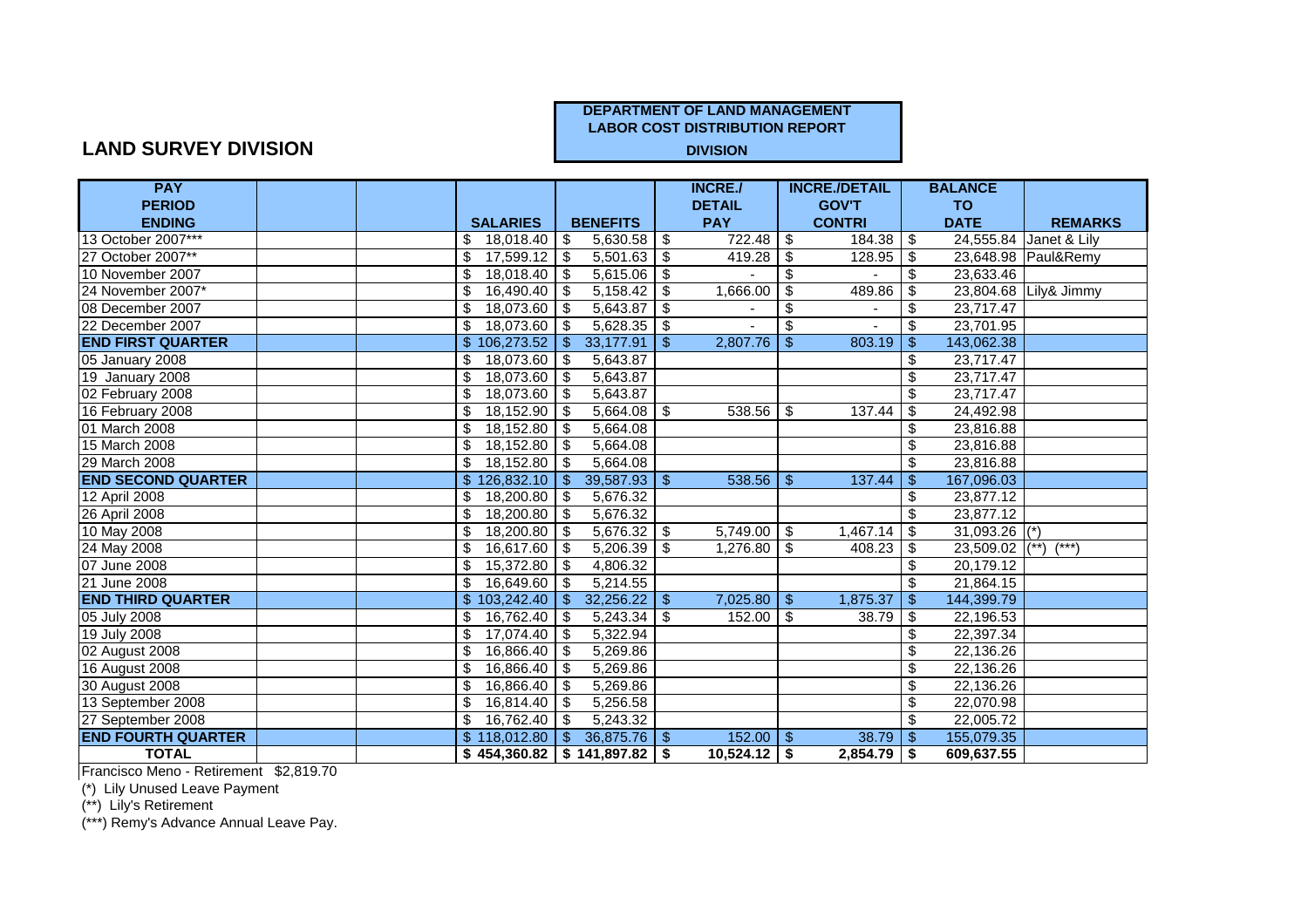#### **GIS/LIS DIVISION**

| <b>PAY</b>                |     | <b>GENERAL</b>  |               | <b>GENERAL</b>  |                | <b>LSRF</b>     |                         | <b>LSRF</b>     |            | <b>INCRE./</b>           |                          | <b>INCRE./DETAIL</b> |                                      | <b>BALANCE</b> |                |
|---------------------------|-----|-----------------|---------------|-----------------|----------------|-----------------|-------------------------|-----------------|------------|--------------------------|--------------------------|----------------------|--------------------------------------|----------------|----------------|
| <b>PERIOD</b>             |     | <b>FUND</b>     |               | <b>FUND</b>     |                |                 |                         |                 |            | <b>DETAIL</b>            |                          | <b>GOV'T</b>         |                                      | <b>TO</b>      |                |
| <b>ENDING</b>             |     | <b>SALARIES</b> |               | <b>BENEFITS</b> |                | <b>SALARIES</b> |                         | <b>BENEFITS</b> |            | <b>PAY</b>               |                          | <b>CONTRI</b>        |                                      | <b>DATE</b>    | <b>REMARKS</b> |
|                           |     |                 |               |                 |                |                 |                         |                 |            |                          |                          |                      |                                      |                |                |
| 13 October 2007***        |     |                 |               |                 | \$             | $2,598.16$ \$   |                         | $562.75$ \\$    |            |                          | \$                       |                      | \$                                   | 3,160.91       |                |
| 27 October 2007**         |     |                 |               |                 | \$             | 2,551.84        | -\$                     | $539.75$ \$     |            |                          | \$                       |                      | $\overline{\mathbf{s}}$              | 3,091.59       |                |
| 10 November 2007          |     |                 |               |                 | \$             | 3,385.60        | \$                      | $641.15$ \ \$   |            |                          | \$                       |                      | \$                                   | 4,026.75       |                |
| 24 November 2007*         |     |                 |               |                 | \$             | 3,385.60        | \$                      | $953.74$ \\$    |            |                          | \$                       |                      | \$                                   | 4,339.34       |                |
| 08 December 2007          |     |                 |               |                 | \$             | 3,385.60        | \$                      | $953.74$ \$     |            | $\overline{\phantom{a}}$ | \$                       |                      | \$                                   | 4,339.34       |                |
| 22 December 2007          |     |                 |               |                 | \$             | 3,385.60        | l \$                    | $953.74$ \\$    |            | $\blacksquare$           | $\overline{\mathcal{S}}$ |                      | \$                                   | 4,339.34       |                |
| <b>END FIRST QUARTER</b>  |     |                 |               |                 | $\mathfrak{L}$ | 18,692.40       | $\mathfrak{F}$          | 4,604.87        | $\bullet$  |                          | $\overline{\mathcal{S}}$ |                      | $\mathsf{\$}$                        | 23,297.27      |                |
| 05 January 2008           |     |                 |               |                 | \$             | 3,385.60        | \$                      | 953.74          |            |                          |                          |                      | \$                                   | 4,339.34       |                |
| 19 January 2008           |     |                 |               |                 | \$             | 3,385.60        | $\sqrt[6]{\frac{1}{2}}$ | 953.74          |            |                          |                          |                      | \$                                   | 4,339.34       |                |
| 02 February 2008          |     |                 |               |                 | \$             | 3,385.60        | \$                      | 953.74          |            |                          |                          |                      | $\overline{\mathbf{s}}$              | 4,339.34       |                |
| 16 February 2008          |     |                 |               |                 | \$             | 3,450.40        | \$                      | $970.27$ \$     |            | 168.48                   | \$                       | 42.99                | $\overline{\mathfrak{s}}$            | 4,632.14       |                |
| 01 March 2008             |     |                 |               |                 | \$             | 3,450.40        | \$                      | 970.27          |            |                          |                          |                      | \$                                   | 4,420.67       |                |
| 15 March 2008             | \$  | 1,240.80        | \$            | 398.29          | \$             | 3,450.80        | \$                      | 970.27          |            |                          |                          |                      | \$                                   | 6,060.16 Henry |                |
| 29 March 2008             | \$  | $1,240.80$ \$   |               | 398.29          | -\$            | 3,450.40        | -\$                     | 970.27          |            |                          |                          |                      | \$                                   | 6,059.76 Henry |                |
| <b>END SECOND QUARTER</b> | -\$ | 2,481.60        | $\sqrt[6]{3}$ | 796.58          | \$             | 23,958.80       | \$                      | $6,742.30$ \$   |            | 168.48                   | S.                       | 42.99                | $\overline{\boldsymbol{\mathsf{s}}}$ | 34,190.75      |                |
| 12 April 2008             | \$  | 1,240.80        | \$            | 398.29          | \$             | 3,450.40        | \$                      | 970.27          |            |                          |                          |                      | \$                                   | 6,059.76 Henry |                |
| 26 April 2008             | \$  | 1,240.80        | -\$           | 398.29          | -\$            | 3,450.40        | \$                      | 970.27          |            |                          |                          |                      | \$                                   | 6,059.76       |                |
| 10 May 2008               | \$  | 1,240.80        | \$            | 398.29          | \$             | 3,450.40        | \$                      | 970.27          |            |                          |                          |                      | \$                                   | 6,059.76       |                |
| 24 May 2008               | \$  | 1,240.80        | \$            | 398.29          | \$             | 3,450.40        | \$                      | 970.27          |            |                          |                          |                      | \$                                   | 6,059.76       |                |
| 07 June 2008              | \$  | 1,240.80        | -\$           | 398.29          | \$             | 3,450.40        | \$                      | 970.27          |            |                          |                          |                      | \$                                   | 6,059.76       |                |
| 21 June 2008              | \$  | 1,240.80        | -\$           | 398.29          | \$             | 3,450.40        | \$                      | 970.27          |            |                          |                          |                      | \$                                   | 6,059.76       |                |
| <b>END THIRD QUARTER</b>  | \$  | 7,444.80        | -\$           | 2,389.74        | Ŝ.             | 20,702.40       | Ŝ.                      | $5,821.62$   \$ |            | ٠                        | \$                       |                      | \$                                   | 36,358.56      |                |
| 05 July 2008              | \$  | 1,240.80        | -\$           | 398.29          | -\$            | 3,450.40        | $\sqrt{3}$              | 1,021.19        |            |                          |                          |                      | \$                                   | 6,110.68       |                |
| 19 July 2008              | \$  | 1,240.80        | \$            | 398.29          | \$             | 3,450.40        | l \$                    | 1,021.19        |            |                          |                          |                      | $\overline{\mathcal{S}}$             | 6,110.68       |                |
| 02 August 2008            | \$  | 1,240.80        | \$            | 398.29          | \$             | 3,450.40        | $\sqrt{3}$              | 1,021.19        |            |                          |                          |                      | \$                                   | 6,110.68       |                |
| 16 August 2008            | \$  | 1,240.80        | $\frac{1}{2}$ | 398.29          | \$             | 3,450.40        | \$                      | 1,021.19        |            |                          |                          |                      | \$                                   | 6,110.68       |                |
| 30 August 2008            | \$  | 1,240.80        | \$            | 398.29          | \$             | 3,450.40        | \$                      | 1,021.19        |            |                          |                          |                      | \$                                   | 6,110.68       |                |
| 13 September 2008         | \$  |                 |               | 415.85          | -\$            | 3,503.20        | -\$                     | 1,034.67        |            |                          |                          |                      | $\overline{\mathcal{S}}$             | 6,263.32       |                |
| 27 September 2008         | \$  | 1,337.12        | -\$           | 422.87          | \$             | 3,524.32        | \$                      | 1,040.05        |            |                          |                          |                      | \$                                   | 6,324.36       |                |
| <b>END FOURTH QUARTER</b> |     |                 |               |                 | \$.            | 24,279.52       | \$                      | 7,180.67        | $\sqrt{3}$ |                          | $\mathfrak{S}$           |                      | \$                                   | 43,141.08      |                |
| <b>TOTAL</b>              | \$  | $9,926.40$ \$   |               | 3,186.32        | \$             | $87,633.12$ \$  |                         | $24,349.46$ \$  |            | 168.48                   | \$                       | 42.99                | -\$                                  | 136,987.66     |                |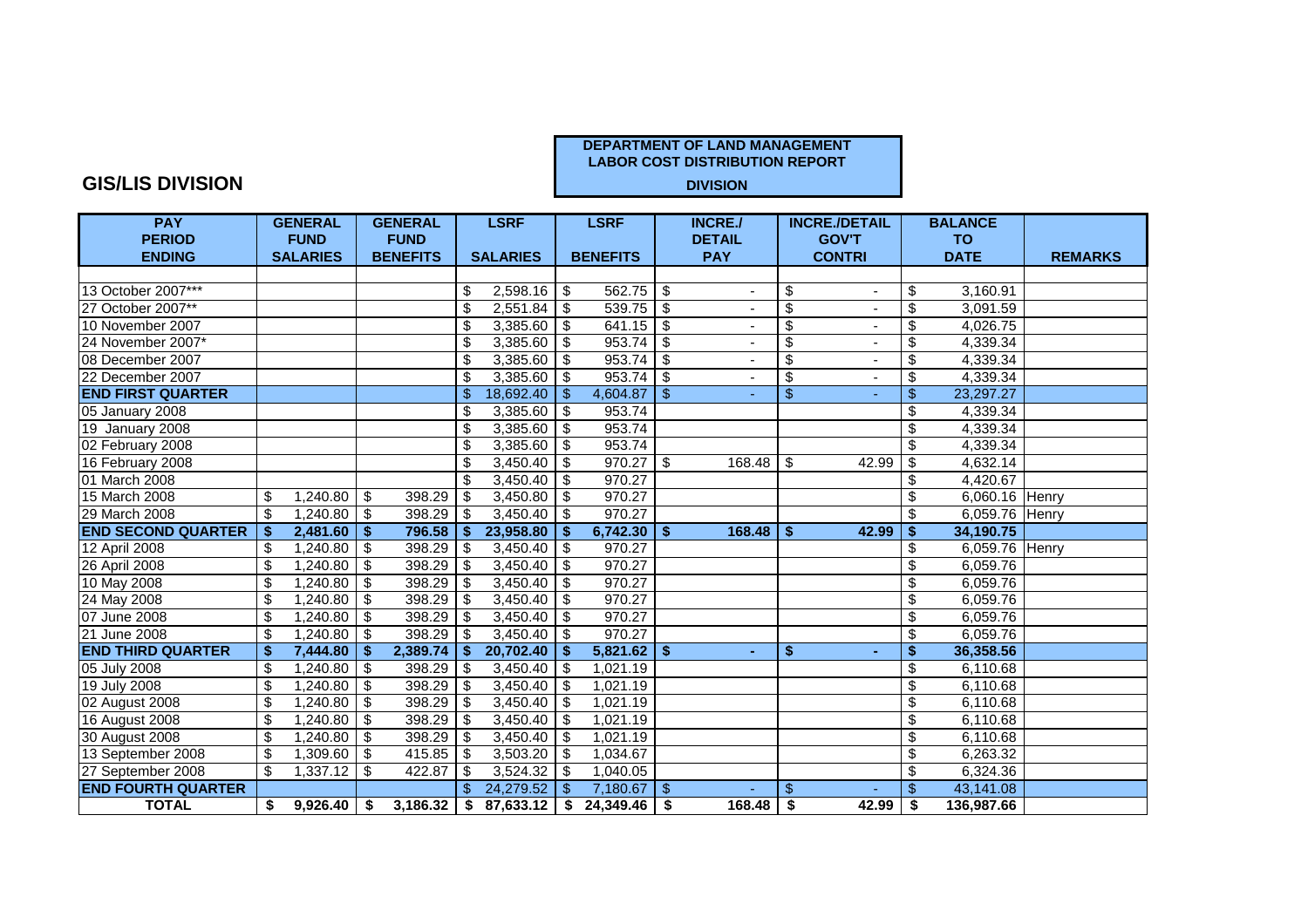|                            |    |                       |      |                          |              |                            |          |                        |     | <b>DEPARTMENT OF LAND MANAGEMENT</b>  |      |                      |     |                     |                              |
|----------------------------|----|-----------------------|------|--------------------------|--------------|----------------------------|----------|------------------------|-----|---------------------------------------|------|----------------------|-----|---------------------|------------------------------|
| <b>30 SEPTEMBER 2008</b>   |    |                       |      |                          |              |                            |          |                        |     | <b>LABOR COST DISTRIBUTION REPORT</b> |      |                      |     |                     |                              |
| <b>DEPARTMENTAL REPORT</b> |    |                       |      |                          |              |                            |          |                        |     | <b>DEPARTMENTAL SUMMARY</b>           |      |                      |     |                     |                              |
| <b>PAY</b>                 |    | <b>GENERAL</b>        |      | <b>GENERAL</b>           |              |                            |          |                        |     | <b>INCRE./</b>                        |      | <b>INCRE./DETAIL</b> |     | <b>BALANCE</b>      |                              |
| <b>PERIOD</b>              |    | <b>FUND</b>           |      | <b>FUND</b>              |              | <b>LSRF</b>                |          | <b>LSRF</b>            |     | <b>DETAIL</b>                         |      | <b>GOV'T</b>         |     | <b>TO</b>           |                              |
| <b>ENDING</b>              |    | <b>SALRIES</b>        |      | <b>BENEFITS</b>          |              | <b>SALARIES</b>            |          | <b>BENEFITS</b>        |     | <b>PAY</b>                            |      | <b>CONTRI</b>        |     | <b>DATE</b>         | <b>REMARKS</b>               |
|                            |    |                       |      |                          |              |                            |          |                        |     |                                       |      |                      |     |                     |                              |
| 13 October 2007***         |    |                       |      |                          | \$           | 58,354.06                  | - \$     | 17,755.90 \$           |     | 722.48                                | - \$ | 184.38               | -\$ | 77,016.82           |                              |
| 27 October 2007**          |    |                       |      |                          | \$           | $\overline{58,387.84}$     | \$       | 17,759.06 \$           |     | 755.84                                | \$   | 192.89               | -\$ | 77,095.63           |                              |
| 10 November 2007           |    |                       |      |                          | \$           | 59,309.60                  | -\$      | $17,561.99$ \$         |     |                                       | \$   |                      | \$  | 76,871.59           |                              |
| 24 November 2007*          |    |                       |      |                          | \$           | 59,429.60                  | \$       | 17,856.25 \$           |     | 1,515.20                              | \$   | 385.48               | \$  | 79,186.53           |                              |
| 08 December 2007           |    |                       |      |                          | \$           | 59,547.20                  | <b>S</b> | $18,254.93$ \$         |     |                                       | -\$  |                      | \$  | 77,802.13           |                              |
| 22 December 2007           |    |                       |      |                          | \$           | 59,547.00                  | - \$     | 18,099.73 \$           |     |                                       | \$   |                      | \$  | 77,646.73           |                              |
| <b>END FIRST QUARTER</b>   | \$ | $\blacksquare$        | \$   |                          | \$           | 354,575.30                 | -\$      | $107,287.86$ \$        |     | 2,993.52                              | -\$  | 762.75               | \$  | 465,619.43          |                              |
| 05 January 2008            |    |                       |      |                          | \$           | 59,575.04                  | -\$      | 18,262.04 \$           |     | 1,384.48                              | - \$ | 306.70               | -\$ | 79,528.26 MJ & Joey |                              |
| 19 January 2008            |    |                       |      |                          | \$           | 59,547.20                  | -\$      | 18,111.37              |     |                                       |      |                      | \$  | 77,658.57           |                              |
| 02 February 2008           |    |                       |      |                          | \$           | 57,775.20                  | -\$      | 17,796.03              |     |                                       |      |                      | \$  | 75,571.23           |                              |
| 16 February 2008           |    |                       |      |                          | \$           | 59,691.20                  | \$       | 18,291.67 \$           |     | 707.04                                | \$   | 180.43               | \$  | 78,870.34           |                              |
| 01 March 2008              | \$ | 4,064.80              | -\$  | 1,147.99                 | \$           | 59,691.20                  | -\$      | 18,291.67              |     |                                       |      |                      | \$  | 83,195.66 G/M/MJ    |                              |
| 15 March 2008              | \$ | 5,305.60              | -\$  | 1,546.28                 | -\$          | 59,691.20                  | -\$      | 18,291.67              |     |                                       |      |                      | \$  | 84,834.75 G/M/MJ/H  |                              |
| 29 March 2008              | \$ | 5.305.60              | -\$  | 1,546.28                 | $\mathsf{s}$ | 59,739.20                  | \$       | 18,303.93              |     |                                       |      |                      | \$  | 84.895.01           | G/M/MJ/H                     |
| <b>END SECOND QUARTER</b>  | \$ | 14,676.00             | -S   | 4,240.55                 | Ŝ.           | 415,710.24                 | -\$      | 127,348.38             | -\$ | 2,091.52                              | -S   | 487.13               | Ŝ.  | 564,553.82          |                              |
| 12 April 2008              | \$ | 5,305.60              | -\$  | 1,546.28                 | \$           | 59,934.40                  | \$       | 18,353.73              |     |                                       |      |                      | \$  | 85,140.01 G/M/MJ/H  |                              |
| 26 April 2008              | \$ | 5,305.60              | -\$  | 1,546.28                 | -\$          | 59,897.60                  | -\$      | 18,298.07              |     |                                       |      |                      | \$  | 85,047.55 G/M/MJ/H  |                              |
| 10 May 2008                | \$ | 5,305.60              | -\$  | 1,546.28                 | \$           | 59,897.60                  | \$       | $18,190.10$ \$         |     | 5,749.00                              | \$   | 1,467.14             | -\$ |                     | 92,155.72 Lily's Unuse Leave |
| 24 May 2008                | \$ | 5,372.80              | -\$  | $1,563.43$ \$            |              | 58,392.80                  | \$       | 17,784.31              |     |                                       |      |                      | \$  | 83,113.34           |                              |
| 07 June 2008               | \$ | 5,372.80              | -\$  | $1,563.43$ \$            |              | 55,209.60                  | -\$      | $16,847.92$ \$         |     | 2,500.83                              | -\$  | 125.03               | \$  |                     | 81,619.61 Diego & Cruz       |
| 21 June 2008               | \$ | 5,372.80              | -\$  | $\overline{1,563.43}$ \$ |              | $\overline{56, 156.00}$ \$ |          | 17,058.65              |     |                                       |      |                      | \$  | 80,150.88           |                              |
| <b>END THIRD QUARTER</b>   | \$ | 32,035.20             | - \$ | 9,329.13                 | -\$          | 349,488.00                 | -\$      | $106,532.78$ \$        |     | 8,249.83                              | - \$ | 1,592.17             | \$  | 507,227.11          |                              |
| 05 July 2008               | \$ | $\overline{5,}372.80$ | -\$  | $1,563.43$ \$            |              | $\overline{56}$ , 741.60   | -\$      | $17,242.11$ \\$        |     | 3,590.16                              | -\$  | 1,021.66             | -\$ | 85,531.76           |                              |
| 19 July 2008               | \$ | 5,372.80              | - \$ | $1,563.43$ \$            |              | 58,126.40                  | \$       | 17,770.97              |     |                                       |      |                      | \$  | 82,833.60           |                              |
| 02 August 2008             | \$ | 5,372.80              | - \$ | 1,563.43                 | -\$          | 58,394.40                  | \$       | 17,901.06              |     |                                       |      |                      | \$  | 83,231.69           |                              |
| 16 August 2008             | \$ | 5,372.80              | -\$  | 1,563.43                 | \$           | 57,528.80                  | \$       | 17,680.18              |     |                                       |      |                      | \$  | 82,145.21           |                              |
| 30 August 2008             | \$ | 5,372.80              | -\$  | 1,563.43                 | -\$          | 57,568.80                  | \$       | $\overline{17},690.39$ |     |                                       |      |                      | \$  | 82,195.42           |                              |
| 13 September 2008          | \$ | 5,441.60              | \$   | 1,580.99                 | -\$          | 57,753.60                  | \$       | $17,739.55$ \$         |     | 472.00                                | \$   | 120.45               | \$  | 83,108.19           |                              |
| 27 September 2008          | \$ | 5,469.12              | -\$  | $1,588.01$ \$            |              | 63,755.45                  | -\$      | 19,461.51              |     |                                       |      |                      | \$  | 90,274.09           |                              |
| <b>END FOURTH QUARTER</b>  | \$ | 37,774.72             | -\$  | 10,986.15                | -\$          | 409,869.05                 | -\$      | 125,485.77             | -\$ | 4,062.16                              | -\$  | 1,142.11             | \$  | 589,319.96          |                              |
| <b>TOTAL TO DATE</b>       | \$ | 84.485.92             | \$   | 24.555.83                | \$           | 1.529.642.59               | -\$      | 466.654.79 \$          |     | 17.397.03                             | -\$  | $3.984.16$ \$        |     | 2.126.720.32        |                              |

Lateral Transfer of Palomo, Borja, Tydingco, and DelaCruz

Lump sum of unused annual leave due to Retirement (Natnat and Diego)

Detail Appointment payment of Joseph B. Cruzthe contract of the contract of the contract of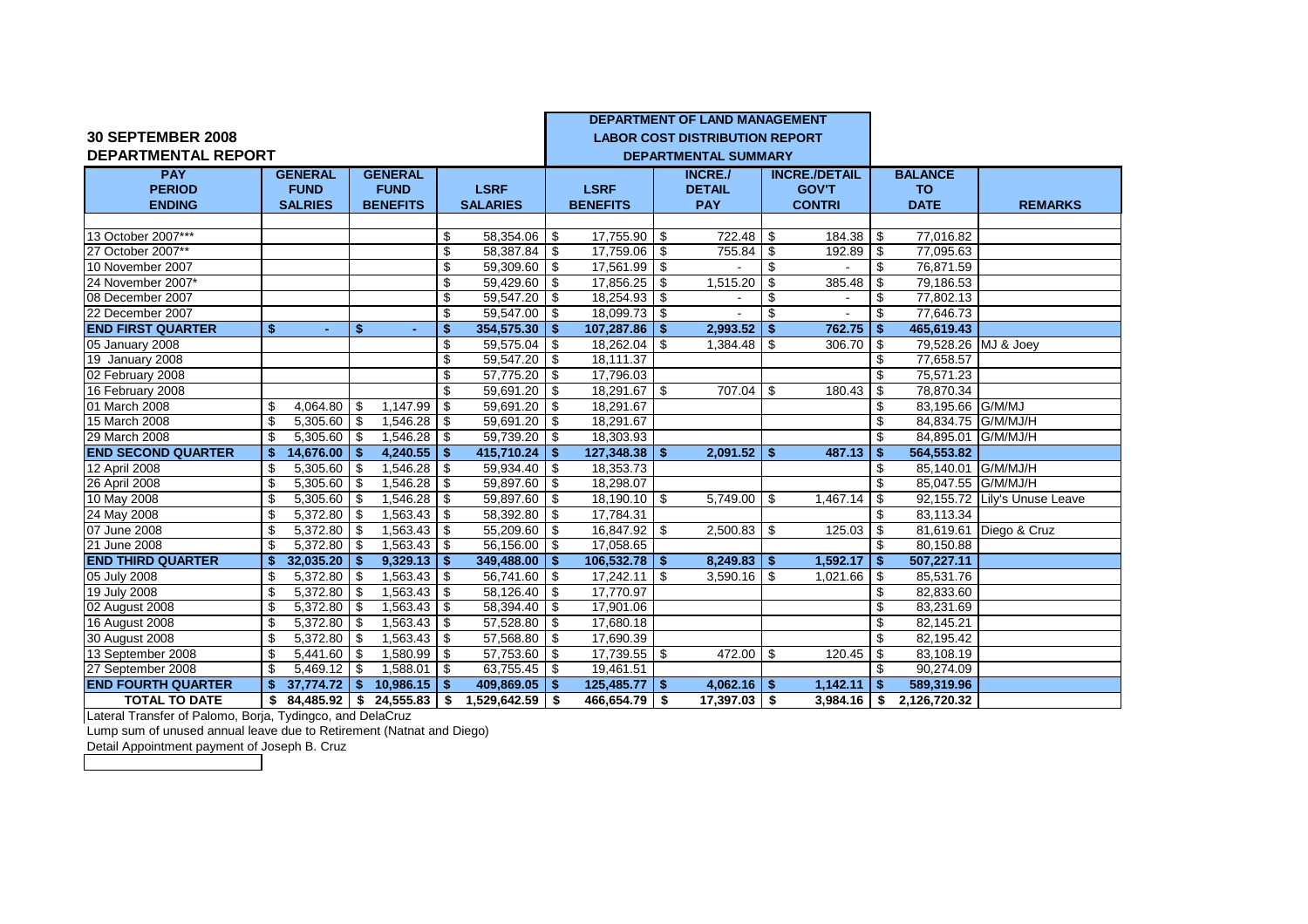# **DEPARTMENT OF LAND MANAGEMENT PERSONNEL LEVEL REPORT AS OF: 30 SEPTEMBER 2008**

| <b>Division</b>          | <b>Authorized</b><br>Level                                       | <b>Vacant</b>   | <b>Filled</b> | <b>Manager</b> | <b>Supervisor</b> | <b>Technical</b><br><b>Support</b> | <b>Admini-</b><br>strative<br><b>Support</b> | Temporary<br><b>Support</b> | <b>Personnel</b><br><b>On Board</b> |
|--------------------------|------------------------------------------------------------------|-----------------|---------------|----------------|-------------------|------------------------------------|----------------------------------------------|-----------------------------|-------------------------------------|
| <b>Director's Office</b> |                                                                  |                 |               |                |                   |                                    |                                              |                             |                                     |
| <b>GIS/LIS</b>           | 13I                                                              | 10ı             |               |                |                   |                                    |                                              |                             |                                     |
| <b>L/Administration</b>  | 141                                                              | 12              |               |                |                   |                                    |                                              |                             |                                     |
| <b>L/Planning</b>        | 24                                                               | 13 <sub>1</sub> |               |                |                   |                                    |                                              |                             |                                     |
| <b>L/Records</b>         | <b>20</b>                                                        |                 | 12            |                |                   |                                    |                                              |                             | 12                                  |
| <b>L/Survey</b>          | 22I                                                              | 10              | 1つ            |                |                   | 10                                 |                                              |                             | 12I                                 |
| <b>TOTAL</b>             | 102                                                              | 56 <sub>l</sub> | 46 l          |                |                   | 27                                 | 12                                           |                             | 46                                  |
| $00.11$ $0000$           | Little Model of the December of the compact control of $\Lambda$ |                 |               |                |                   |                                    |                                              |                             |                                     |

09 May 2008 Lilia Natnat - Retirement (Age Retirement)

30 May 2008 Annie Diego - Retirement (28- Years Service)

| <b>DIVISION</b>          | <b>UNCLAS</b> | <b>CLASS</b> | FILLED |    | <b>VACANT AUTHORIZED</b> |
|--------------------------|---------------|--------------|--------|----|--------------------------|
| <b>Director's Office</b> |               |              |        |    |                          |
| <b>GIS/LIS</b>           |               | 13           |        | 10 | 13                       |
| L/Administration         |               | 14           |        | 12 | 14                       |
| L/Planning               |               | 24           | 11     | 13 | 24                       |
| <b>L/Records</b>         |               | 20           | 12     |    | 20                       |
| <b>L/Survey</b>          |               | 22           | 12     | 10 | 22                       |
| <b>TOTAL</b>             |               | 99           | 46     | 56 | 102                      |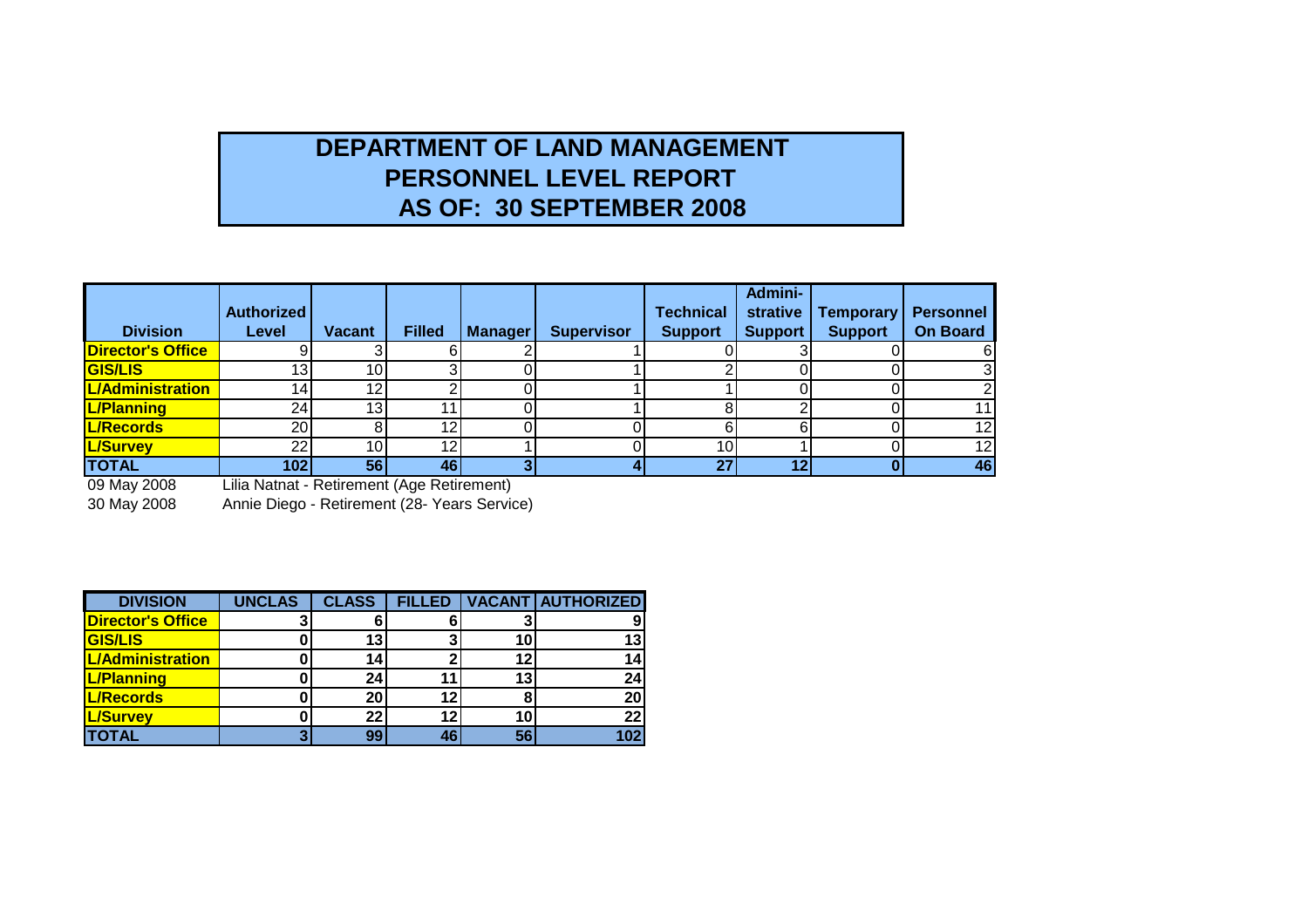## **DEPARTMENT OF LAND MANAGEMENT REVENUE COLLECTION SUMMARY REPORT AS OF 1985 TO CURRENT**

| <b>FISCAL</b> |                     | <b>GENERAL</b>                       |               |                                      | <b>SPECIAL</b> | <b>TOTAL</b>                         |                  |  |
|---------------|---------------------|--------------------------------------|---------------|--------------------------------------|----------------|--------------------------------------|------------------|--|
| <b>YEAR</b>   | <b>LSRF</b>         |                                      | <b>FUND</b>   |                                      | <b>ACCOUNT</b> |                                      | <b>COLLECTED</b> |  |
|               |                     |                                      |               |                                      |                |                                      |                  |  |
|               |                     |                                      |               |                                      |                | \$                                   |                  |  |
| 2008          | \$<br>4,007,472.35  | \$                                   | 5,026.39      | \$                                   | 33,342.20      | \$                                   | 4,045,840.94     |  |
| 2007          | \$<br>3,102,157.04  | \$                                   | 913.43        | \$                                   | 24,432.69      | \$                                   | 3,127,503.16     |  |
| 2006          | \$<br>1,085,547.83  | \$                                   | 5,344.62      | \$                                   | 25,381.69      | \$                                   | 1,116,274.14     |  |
| 2005          | \$<br>824,021.06    | \$                                   | 4,520.83      | \$                                   | 40,183.35      | $\overline{\boldsymbol{\mathsf{s}}}$ | 868,725.24       |  |
| 2004          | \$<br>709,435.41    | \$                                   | 6,400.82      | \$                                   | 43,502.80      | \$                                   | 759,339.03       |  |
| 2003          | \$<br>737,663.84    | \$                                   | 13,366.70     | $\overline{\boldsymbol{\mathsf{s}}}$ | 55,171.92      | $\overline{\boldsymbol{\mathsf{s}}}$ | 806,202.46       |  |
| 2002          | \$<br>681,596.61    | \$                                   | 9,182.72      | \$                                   | 80,976.49      | \$                                   | 771,755.82       |  |
| 2001          | \$<br>627,585.90    | $\overline{\boldsymbol{\mathsf{s}}}$ | 5,102.77      | $\overline{\boldsymbol{\mathsf{s}}}$ | 59,576.83      | \$                                   | 692,265.50       |  |
| 2000          | \$<br>237,235.10    | \$                                   | 421,531.90    | \$                                   | 78,064.37      | \$                                   | 736,831.37       |  |
| 1999          | \$<br>371,640.40    | $\overline{\boldsymbol{\mathsf{s}}}$ | 689,494.00    | \$                                   | 117,008.50     | $\overline{\boldsymbol{\mathsf{s}}}$ | 1,178,142.90     |  |
| 1998          | \$<br>281,495.42    | $\overline{\boldsymbol{\mathsf{s}}}$ | 843,627.75    | $\overline{\boldsymbol{\mathsf{s}}}$ | 58,767.30      | \$                                   | 1,183,890.47     |  |
| 1997          | \$<br>307,659.64    | $\overline{\boldsymbol{\epsilon}}$   | 923,156.00    | $\overline{\$}$                      | 42,400.40      | \$                                   | 1,273,216.04     |  |
| 1996          | \$<br>307,201.01    | $\overline{\boldsymbol{\mathsf{s}}}$ | 633,797.00    | $\overline{\boldsymbol{\mathsf{s}}}$ | 169,326.24     | \$                                   | 1,110,324.25     |  |
| 1995          | \$<br>236,387.76    | $\overline{\boldsymbol{\epsilon}}$   | 621,386.00    | $\overline{\$}$                      | 242,462.49     | \$                                   | 1,100,236.25     |  |
| 1994          | \$<br>334,968.14    | $\overline{\boldsymbol{\mathsf{s}}}$ | 1,101,948.45  | $\overline{\$}$                      | 269,312.00     | \$                                   | 1,706,228.59     |  |
| 1993          | \$<br>466,115.81    | \$                                   | 1,027,262.50  | \$                                   | 440,101.58     | $\overline{\$}$                      | 1,933,479.89     |  |
| 1992          | \$<br>470,769.78    | $\overline{\boldsymbol{\mathsf{s}}}$ | 1,137,394.25  | \$                                   | 189,301.55     | \$                                   | 1,797,465.58     |  |
| 1991          | \$<br>410,563.48    | $\overline{\$}$                      | 1,381,747.00  | $\overline{\boldsymbol{\mathsf{s}}}$ | 203,568.45     | $\overline{\boldsymbol{\mathsf{s}}}$ | 1,995,878.93     |  |
| 1990          | \$<br>387,070.92    | $\overline{\boldsymbol{\mathsf{s}}}$ | 1,630,004.50  | $\overline{\boldsymbol{\mathsf{s}}}$ | 126,003.10     | \$                                   | 2,143,078.52     |  |
| 1989          | \$<br>236,643.90    | $\overline{\boldsymbol{\mathsf{s}}}$ | 1,453,193.25  | $\overline{\$}$                      | 250,058.68     | $\overline{\$}$                      | 1,939,895.83     |  |
| 1988          | \$<br>149,059.02    | \$                                   | 735,446.60    | $\overline{\$}$                      | 61,528.63      | \$                                   | 946,034.25       |  |
| 1987          | \$<br>101,363.56    | \$                                   | 401,345.00    | $\overline{\$}$                      | 72,547.69      | \$                                   | 575,256.25       |  |
| 1986          | \$<br>174,259.61    | $\overline{\boldsymbol{\mathsf{s}}}$ | 259,696.00    | $\overline{\boldsymbol{\mathsf{s}}}$ | 18,186.48      | $\overline{\boldsymbol{\mathsf{s}}}$ | 452,142.09       |  |
| 1985          | \$<br>164,288.36    | $\overline{\boldsymbol{\mathsf{s}}}$ | 130,986.75    | \$                                   | 27,219.73      | \$                                   | 322,494.84       |  |
| <b>TOTAL</b>  | \$<br>16,412,201.95 | $\overline{\$}$                      | 13,441,875.23 | $\overline{\$}$                      | 2,728,425.16   | $\overline{\$}$                      | 32,582,502.34    |  |